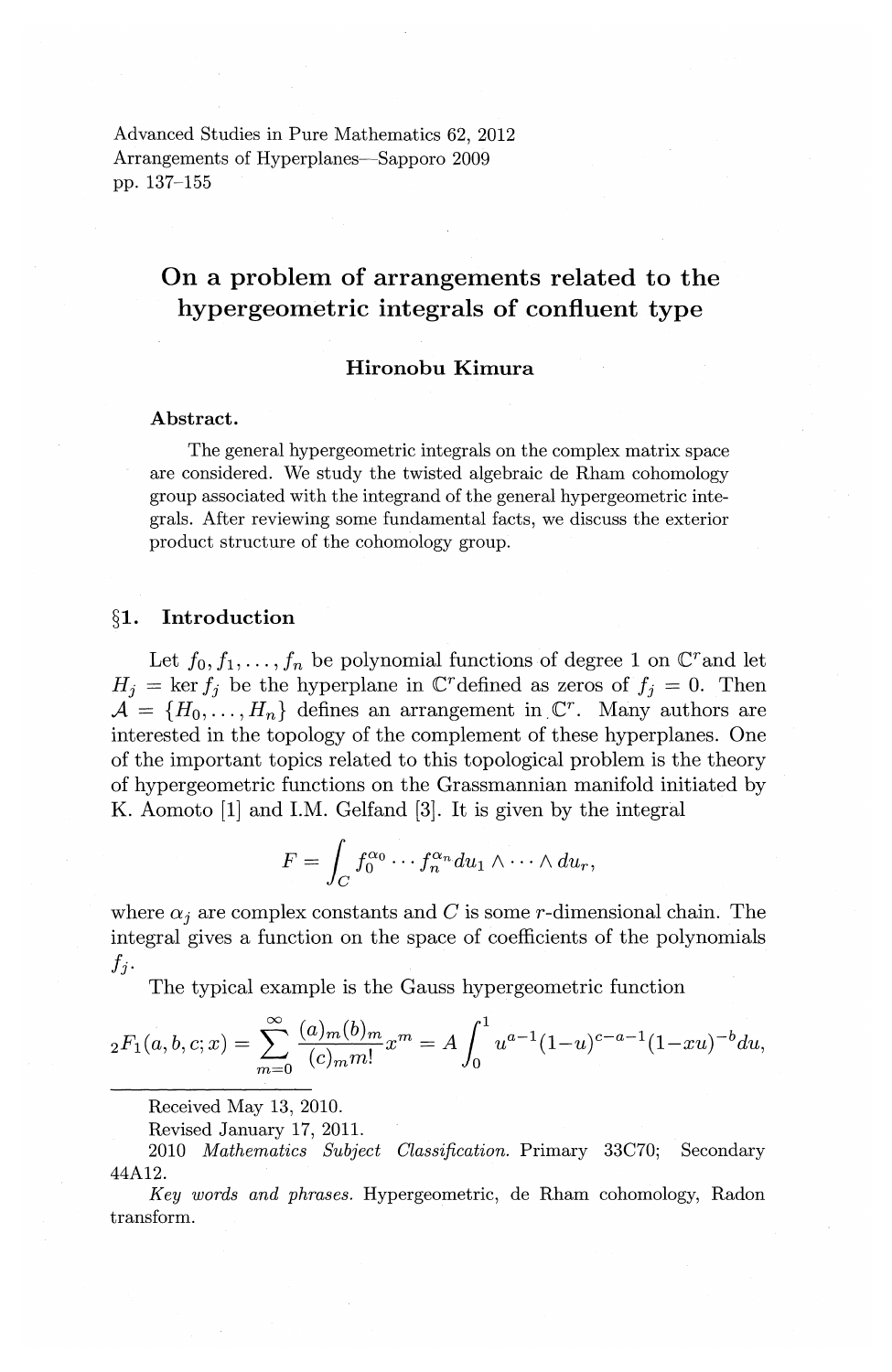where the polynnomials are  $f_0 = 1, f_1 = u, f_2 = 1 - u, f_3 = 1 - xu$  and the chain C is an open segment  $(0, 1) \subset \mathbb{R} \subset \mathbb{C}$  and A is a constant.

Let  $\mathcal L$  be the local system on  $X = \mathbb C^r \setminus \cup_{i=0}^n H_i$  defined by the function  $f_0^{-\alpha_0} \cdots f_n^{-\alpha_n}$ . Then to investigate the hypergeometric function it is important to study and compute the cohomology group  $H^*(X, \mathcal{L})$  and the homology group  $H_*(X, \mathcal{L}^{\vee})$ . Note that elements of the cohomology group  $H^*(X, \mathcal{L})$  are represented by rational differential forms by virtue of algebraic de Rham theory due to Deligne and Grothendieck.

This paper concerns an analogous problem of arragements of hyperplanes in the complex affine space  $\mathbb{C}^r$  related to the hypergeometric integrals of confluent type. We focus on the computation of the twisted algebraic de Rham cohomology group.

## **§2. · General hypergeometric integrals**

## **2.1.** Regular elements of  $GL_N(\mathbb{C})$

To define the general hypergeometric integrals, we use a class of maximal abelian subgroups of  $GL_N(\mathbb{C})$  which are obtained as centralizers of regular elements. We start with explaining about regular elements.

**Definition 1.** An element  $a \in GL_N(\mathbb{C})$  is a regular element when *the orbit*  $O(a) = \{g a g^{-1} \mid g \in GL_N(\mathbb{C})\}$  *under the adjoint action is of maximum dimension.* 

One can see that  $a \in GL_N(\mathbb{C})$  is regular if any two Jordan cells of the Jordan normal form of a have different eigenvalues and in this case dim<sub>c</sub>  $O(a) = \dim_{\mathbb{C}} GL_N(\mathbb{C}) - N$ . Then the centralizer  $Z(a)$  of a is a maximal abelian subgroup of  $GL_N(\mathbb{C})$  of dimension N. The size of Jordan cells gives a partition of N.

**Example 2.** If  $a \in GL_4(\mathbb{C})$  *is a regular element, then a is similar to the following Jordan normal form. Partitions of* 4 *mean possible*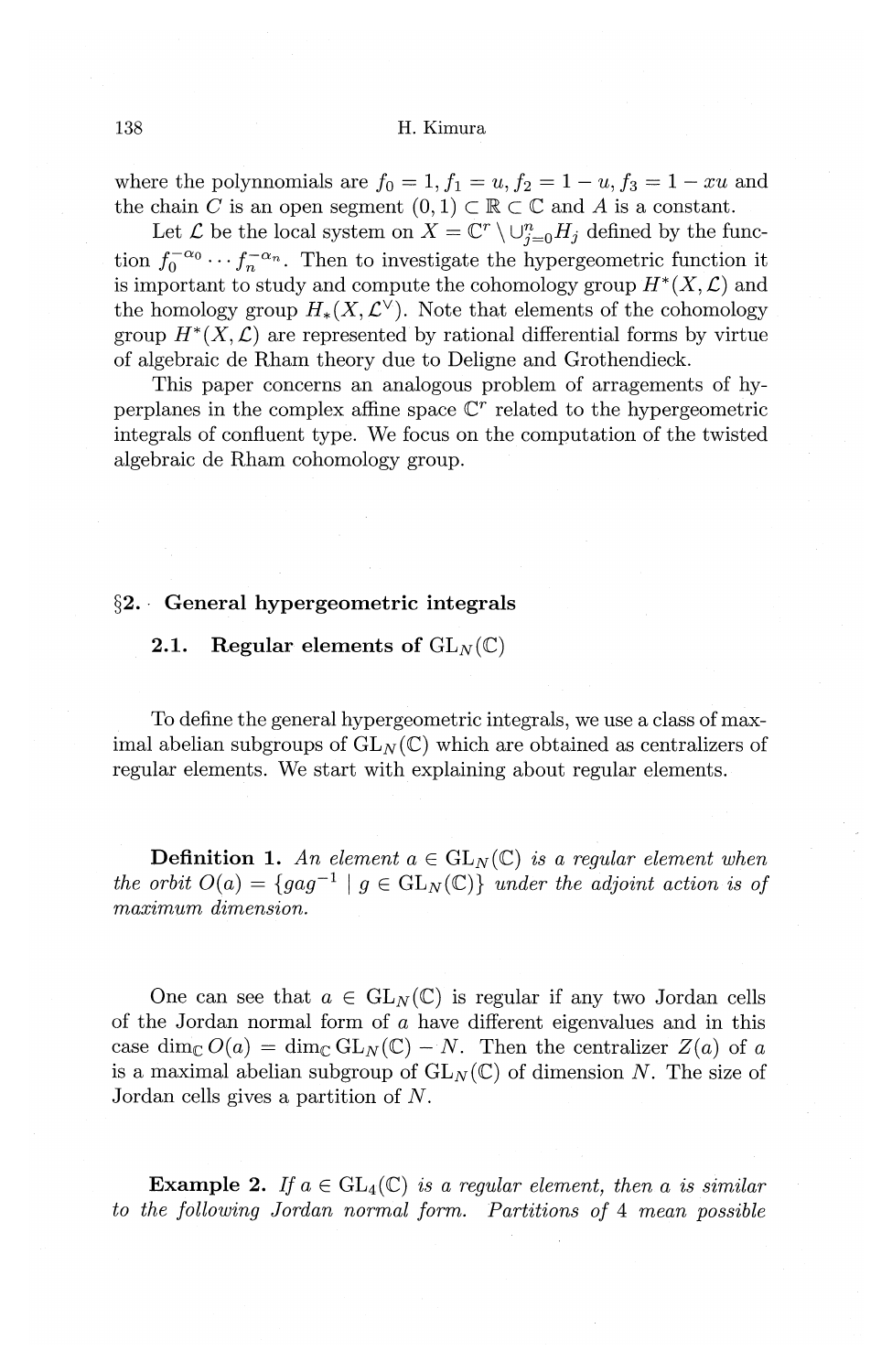*structure of Jordan normal forms.* 

 $\begin{pmatrix} a_1 & & & & \ & a_2 & & & \ & & a_3 & & \ & & & & a_4 \ \end{pmatrix} \longleftrightarrow (1,1,1,1)$  $\begin{pmatrix} a_1 & 1 & & \ & a_1 & \ & & & \end{pmatrix}$  $\begin{pmatrix} 1 & & & \ a_1 & & & \ a_3 & & & \ a_4 & & & \end{pmatrix}$  $a_3 \rightarrow (2,1,1)$  $\begin{pmatrix} a_1 & 1 \ & a_1 & 1 \ & & \ddots & \ddots \ & & & & \end{pmatrix}$  $\begin{pmatrix} 1 & & & & \ a_1 & & & & \ a_3 & 1 & & \ & & a_3 \end{pmatrix}$  $a_3 \quad 1 \quad \longleftarrow \quad (2, 2)$  $\begin{pmatrix} a_1 & 1 \ & a_1 & \ & & \ a & & \ & & \ \end{pmatrix}$  $\begin{pmatrix} 1 & & & & \ a_1 & 1 & & & \ a_1 & & & & a_4 \end{pmatrix}$  $\begin{array}{c} \hline \hline a_1 \end{array}$   $\longleftrightarrow$  (3, 1)  $\begin{matrix} a_1 & 1 \ & a_1 \end{matrix}$  $\begin{pmatrix} 1 & & & \ a_1 & 1 & & \ a_1 & 1 & & \ a_1 & 1 & & \end{pmatrix}$  $\begin{array}{c} 1 \ \hline a_1 & 1 \end{array}$   $\longleftrightarrow$  (4)

*where*  $a_i \neq a_j$   $(i \neq j)$ .

# **2.2. Maximal abelian groups**

We shall describe the centralizer more explicitly. Assume that a regular element a is of Jordan normal form and that the Jordan cells of a have the size  $n_1, \ldots, n_\ell$  and arrayed in non increasing order:  $n_1 \geq n_2 \geq$  $\cdots \geq n_{\ell} > 0$ . Hence the partition  $\lambda = (n_1, \ldots, n_{\ell})$  of N is associated with *a*. The centralizer  $Z(a)$  depends on the partition  $\lambda$  but not on the Jordan normal form. So we denote the centralizer by  $H_{\lambda}$ .

**Lemma 3.** *The centralizer*  $H_{\lambda}$  *is written as* 

$$
H_{\lambda} = J(n_1) \times \cdots \times J(n_{\ell}) \subset GL_N(\mathbb{C}),
$$

$$
H_{\lambda} = J(n_1) \times \cdots \times J(n_{\ell}) \subset \mathrm{GL}_N(\mathbb{C}),
$$
  
where  

$$
J(n) = \begin{cases} h_0 & h_1 & \cdots & h_{n-1} \\ \vdots & \ddots & \vdots \\ \vdots & \ddots & h_1 \\ h_0 & h_0 \end{cases}; h_0 \neq 0 \qquad .
$$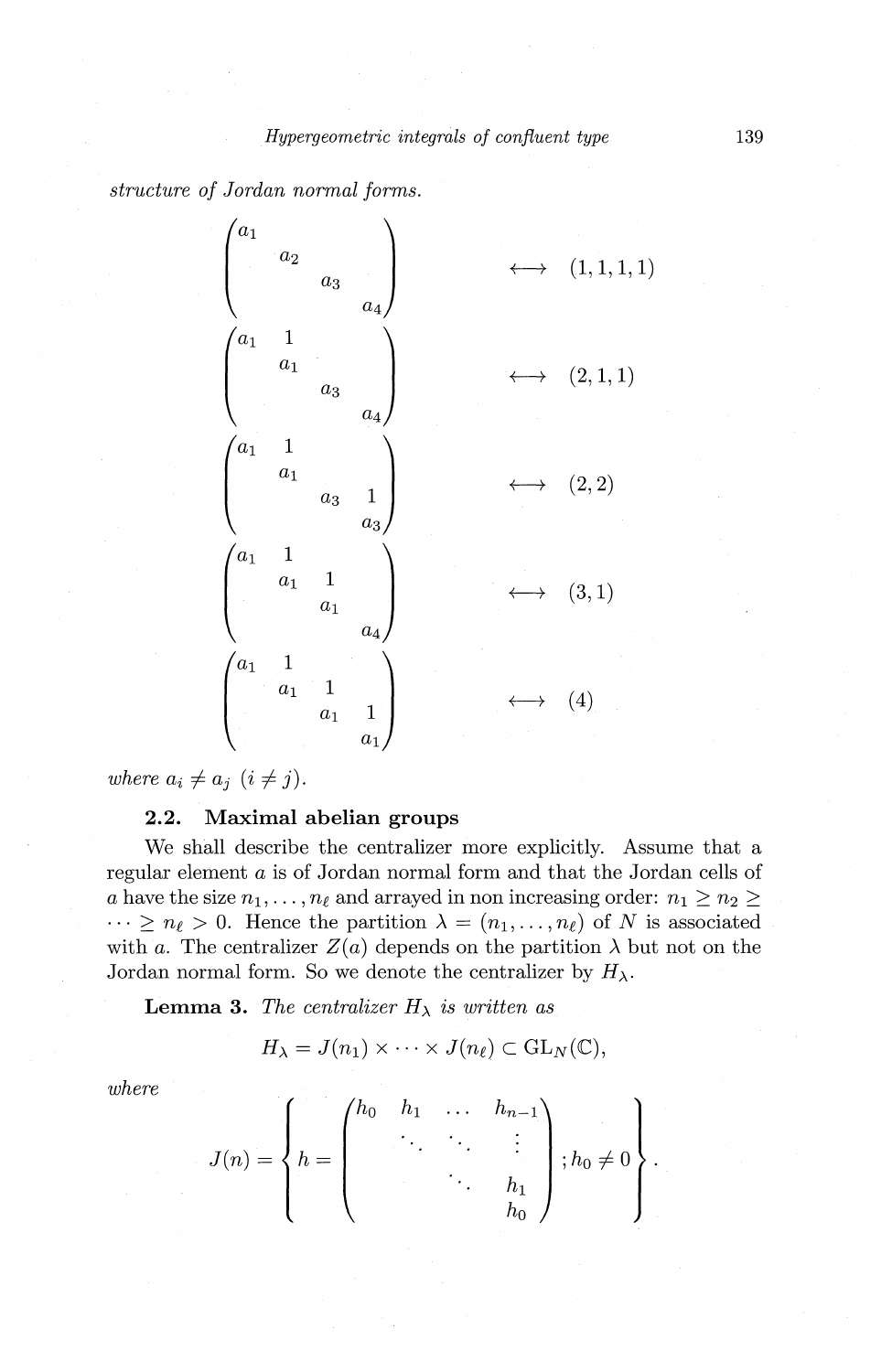An element  $h \in H_{\lambda}$  is denoted as

$$
h = (h^{(1)}, \dots, h^{(\ell)}), \quad h^{(k)} = h_0^{(k)}I + h_1^{(k)}\Lambda + \dots + h_{n-1}^{(k)}\Lambda^{n-1} \in J(n_k),
$$
  
where  $\Lambda = (\delta_{i+1,j}) \in \text{Mat}_n(\mathbb{C})$  is the shift matrix.

**Remark 4.** We have the isomorphism  $J(n) \rightarrow (\mathbb{C}[T]/(T^n))^{\times}$  by *the obvious correspondence* 

 $h_0I + h_1\Lambda + \cdots + h_{n-1}\Lambda^{n-1} \mapsto h_0 + h_1T + \cdots + h_{n-1}T^{n-1}$  (mod  $T^n$ ).

*This identification motivates the definition of generalized Veronese map in Subsection 4.2.* 

**Lemma 5.** *There is an isomorphism*  $J(n) \simeq \mathbb{C}^\times \times \mathbb{C}^{n-1}$  *given by* 

$$
h\mapsto (h_0,\theta_1(h),\ldots,\theta_{n-1}(h)),
$$

*where*  $\theta_m(h)$   $(m = 0, 1, ...)$  *is defined by* 

$$
\log h = \log(h_0 I + h_1 \Lambda + \dots + h_{n-1} \Lambda^{n-1}) = \sum_{m=0}^{n-1} \theta_m(h) \Lambda^m, \quad \theta_0(h) = \log h_0.
$$

It is easily seen that  $\theta_m(h), m \geq 1$ , are rational functions of  $h_0, \ldots$ ,  $h_{n-1}$ , with a pole of order *m* along  $h_0 = 0$ , given explicitly by

$$
\theta_m(h) = \sum (-1)^{k_1 + \dots + k_m - 1} \frac{(k_1 + \dots + k_m - 1)!}{k_1! \cdots k_m!} \left(\frac{h_1}{h_0}\right)^{k_1} \cdots \left(\frac{h_m}{h_0}\right)^{k_m},
$$

where the sum is taken over the indices  $(k_1, \ldots, k_m)$  such that  $k_1 + 2k_2 +$  $\cdots + mk_m = m$ . For example,  $\theta_1(h), \theta_2(h), \theta_3(h)$  are written as

(1)  
\n
$$
\theta_1(h) = \frac{h_1}{h_0},
$$
\n
$$
\theta_2(h) = \frac{h_2}{h_0} - \frac{1}{2} \left(\frac{h_1}{h_0}\right)^2,
$$
\n
$$
\theta_3(h) = \frac{h_3}{h_0} - \left(\frac{h_1}{h_0}\right) \left(\frac{h_2}{h_0}\right) + \frac{1}{3} \left(\frac{h_1}{h_0}\right)^3.
$$

#### **2.3. Definition of the integrals**

By virtue of Lemma 5, the characters of the universal covering group  $H_{\lambda}$  of  $H_{\lambda}$  are described as follows. First, the character  $\chi_n : \tilde{J}(n) \to \mathbb{C}^{\times}$ is given by

$$
\chi_n(h;\alpha)=\exp\left(\alpha_0\theta_0(h)+\cdots+\alpha_{n-1}\theta_{n-1}(h)\right),
$$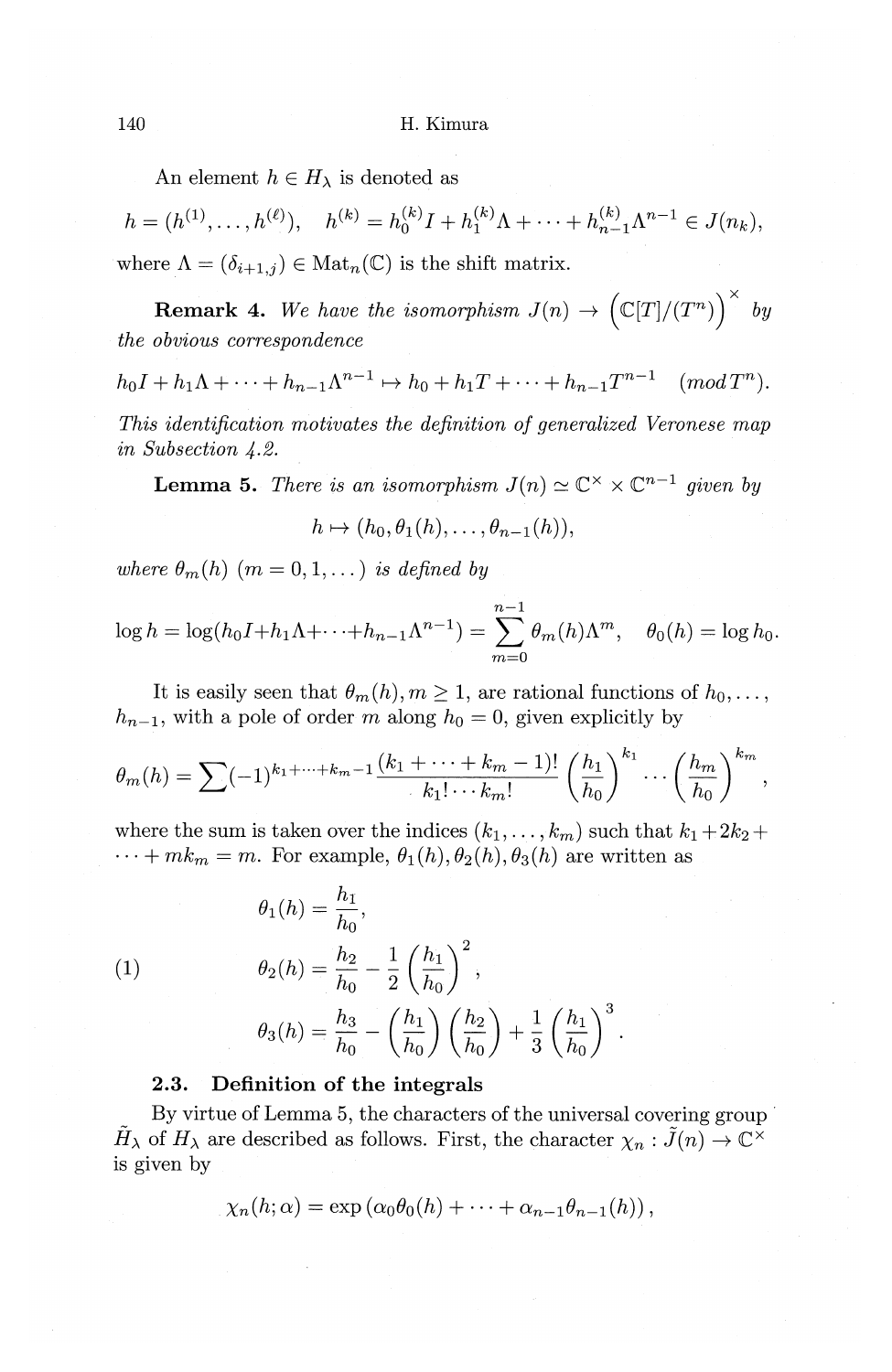*Hypergeometric integrals of confluent type* 141

$$
\alpha=(\alpha_0,\ldots,\alpha_{n-1})\in\mathbb{C}^n.
$$

Since  $H_{\lambda}$  is a product of  $J(n_k)$ 's, the character  $\chi : \tilde{H}_{\lambda} \to \mathbb{C}^{\times}$  is written as

$$
\chi(h; \alpha) = \prod_{k=1}^{\ell} \chi_{n_k}(h^{(k)}; \alpha^{(k)}) = \prod_{k=1}^{\ell} \exp\left(\sum_{m=0}^{n_k - 1} \alpha_m^{(k)} \theta_m(h^{(k)})\right),
$$

$$
h = (h^{(1)}, \dots, h^{(\ell)})
$$

with  $\alpha = (\alpha^{(1)}, \ldots, \alpha^{(\ell)}), \alpha^{(k)} = (\alpha_0^{(k)}, \ldots, \alpha_{n_k-1}^{(k)}) \in \mathbb{C}^{n_k}$ . We assume that the character  $\chi$  satisfies the condition

(2) 
$$
\sum_{k=1}^{\ell} \alpha_0^{(k)} = -r - 1, \quad \alpha_{n_k-1}^{(k)} \neq 0 \ (n_k \geq 2), \ \notin \mathbb{Z} \ (n_k = 1)
$$

and let us consider its Radon transform. Let  $u = (u_1, \ldots, u_r)$  be the coordinates of  $\mathbb{C}^r$ , the variables of integration. Consider N polynomials  $f_i^{(k)} = z_{0i}^{(k)} + u_1 z_{1i}^{(k)} + \cdots + u_r z_{ri}^{(k)}$  of degree 1 in *u* which will be substituted into the character  $\chi$ . The coefficients of  $f_j^{(k)}$  give a column vector  $z_j^{(k)} = (z_{0j}^{(k)}, \ldots, z_{rj}^{(k)})^t \in \mathbb{C}^{r+1}$ . Hence the polynomials  $f_j^{(k)}$  are given by specifying a matrix  $z = (z^{(1)}, \ldots, z^{(\ell)}) \in Mat_{r+1,N}(\mathbb{C})$  with  $z^{(k)} = (z_0^{(k)}, \ldots, z_{n_k-1}^{(k)}) \in \text{Mat}_{r+1,n_k}(\mathbb{C})$ . Note that the set of polynomials  $f_i^{(k)}$  is written as

$$
(f_0^{(1)},\ldots,f_{n_1-1}^{(1)},\ldots,f_0^{(\ell)},\ldots,f_{n_\ell-1}^{(\ell)})=\vec{u}z, \quad \vec{u}=(1,u_1,\ldots,u_r).
$$

Let  $Z_{r,\lambda} \subset \text{Mat}_{r+1,N}(\mathbb{C})$  be the Zariski open subset consisting of  $z =$  $(z^{(1)}, \ldots, z^{(\ell)})$  satisfying the following condition.

*Condition(\*): For any*  $(m_1, \ldots, m_\ell) \in \mathbb{Z}_{\geq 0}^{\ell}$  *such that*  $0 \leq m_k \leq \ell$  $n_k$   $(k = 1, ..., \ell), m_1 + \cdots + m_\ell = r + 1$ , *we have* 

$$
\det(z_0^{(1)},\ldots,z_{m_1-1}^{(1)},\ldots,z_0^{(\ell)},\ldots,z_{m_\ell-1}^{(\ell)})\neq 0.
$$

**Definition 6.** For a character of  $\chi(\cdot;\alpha)$  of  $H_{\lambda}$  satisfying (2) and  $z \in Z_{r,\lambda}$ , the general hypergeometric integral (GHGI) is

(3) 
$$
I(z, \alpha, c) = \int_c \chi(\vec{u}z; \alpha) du, \quad du = du_1 \wedge \cdots \wedge du_r,
$$

where c is a cycle of some homology group defined by using  $\chi(\vec{u}z;\alpha)$ .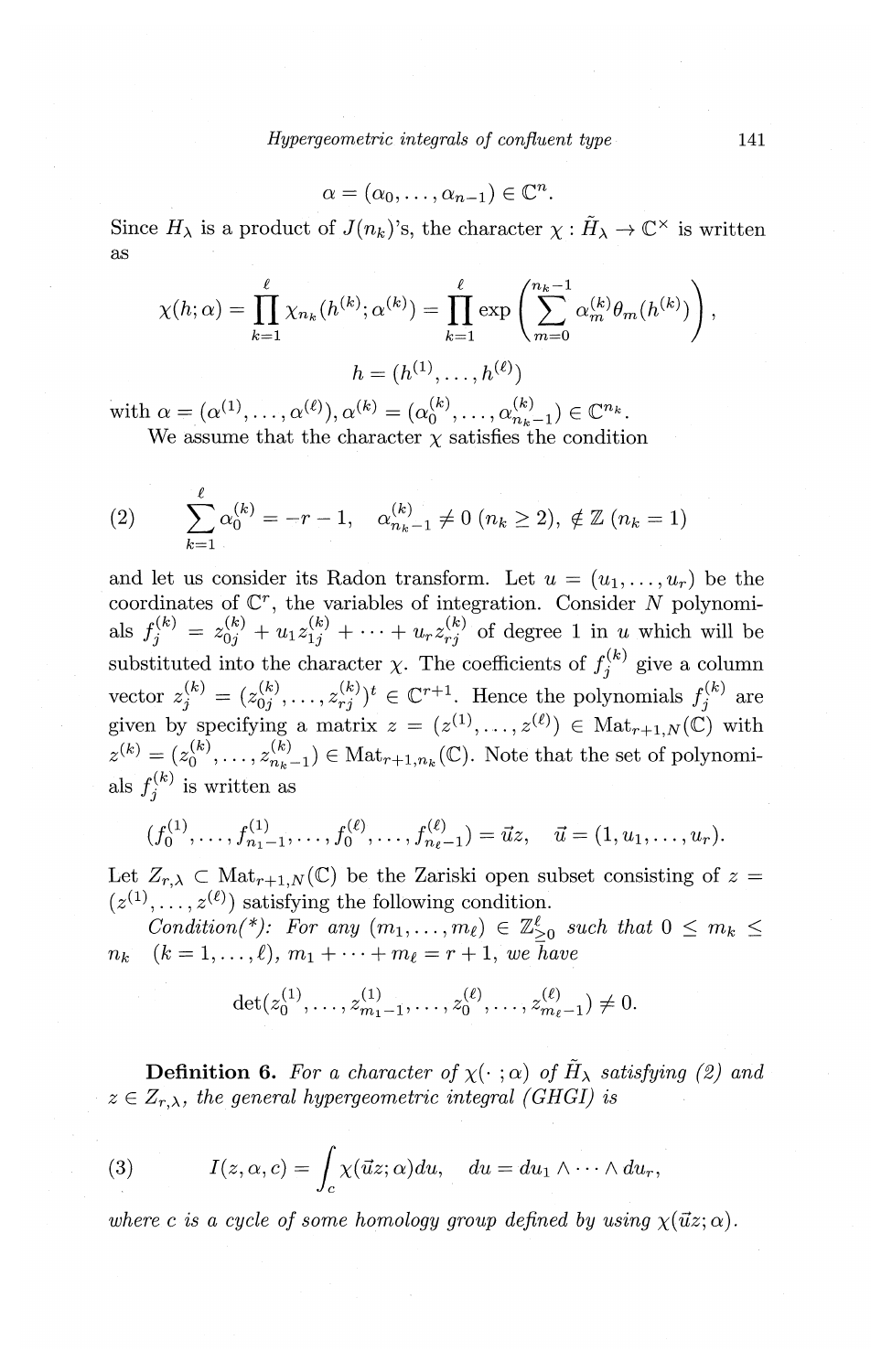**Remark 7.** *From the explicit form of*  $\theta_m$ , the integrand  $\chi(\vec{u}z;\alpha)$ *of the integral*  $I(z, \alpha; c)$  *is a multivalued holomorphic function of u*  $\in$  $\mathbb{C}^r$  with the branch locus on the union of hyperplanes  $\cup_{k=1}^{\ell} H^{(k)}$ , where  $H^{(k)} = \{u \in \mathbb{C}^r \mid \vec{u} \cdot z_0^{(k)} = 0\}.$ 

**Remark 8.** *For an appropriate chosen cycle c, GHGI satisfies a holonomic system of differential equations on*  $Z_{r,\lambda}$ .

# **2.4. Classical HGF**

We explain how the Gauss hypergeometric function and the associated functions of confluent type are related to the general hypergeometric integral.

Gauss hypergeometric function is a holomorphic solution of

(4) 
$$
x(1-x)y'' + \{c - (a+b+1)x\}y' - aby = 0
$$

at  $x = 0$  with the condition  $y(0) = 1$ . Confluent type functions of  $2F_1$  we know are solutions respectively of the following 2nd order linear differential equations on  $\mathbb{P}^1$ :

(Kummer) (Bessel) (Hermite) (Airy)  $xu'' + (c - x)u' - au = 0$ .  $x^2y'' + xy' + (x^2 - a^2)y = 0,$  $y'' - xy' + ay = 0,$  $y'' - xu = 0.$ 

The solutions of these equations have the integral representations:

(Kummer) 
$$
{}_{1}F_{1}(a, c; x) = A \int_{0}^{1} e^{xu} u^{a-1} (1-u)^{c-a-1} du,
$$
  
\n(Bessel) 
$$
J_{a}(x) = A \int_{C} e^{x(u-1/u)} u^{-a-1} du,
$$
  
\n(Hermite) 
$$
H_{a}(x) = A \int_{C} e^{xu-\frac{1}{2}u^{2}} u^{-a-1} du,
$$
  
\n(Airy) 
$$
Ai(x) = A \int_{C} e^{xu-\frac{1}{3}u^{3}} du,
$$

where  $C$  in each integral is an appropriate chain (see  $[6]$ ). We would like to explain these functions are all understood as GHGI for various partitions  $\lambda$  of 4. The correspondence between the functions (or differential equations) and the partitions of 4 are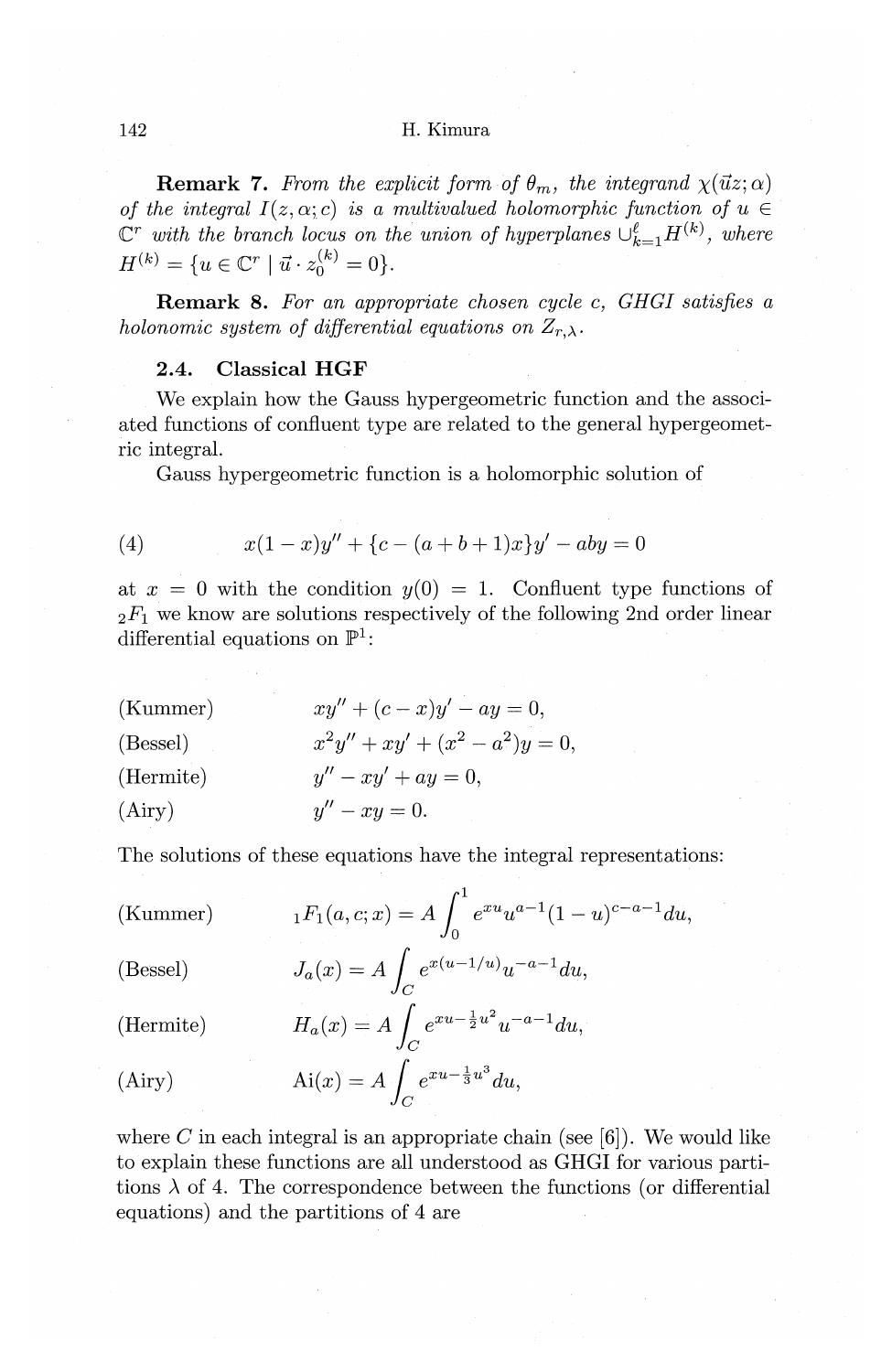| Gauss        | Kummer Bessel Hermite |        |       | Airv |
|--------------|-----------------------|--------|-------|------|
|              |                       |        |       |      |
| (1, 1, 1, 1) | (2,1,1)               | (2, 2) | (3,1) | (4)  |

We discuss the correspondence in the cases of Gauss and Airy.

2.4.1. *Gauss case* This is one of the simplest cases of general hypergeometric function considered by K. Aomoto and I. M. Gelfand. For the partition  $\lambda = (1, 1, 1, 1)$  we associate the maximal abelian subgroup  $H = H_{(1,1,1,1)}$  consisting of diagonal matrices  $h = \text{diag}(h_0, \ldots, h_3)$ . Then the character  $\chi : \tilde{H} \to \mathbb{C}^{\times}$  has the form

(5) 
$$
\chi(h; \alpha) = h_0^{\alpha_0} h_1^{\alpha_1} h_2^{\alpha_2} h_3^{\alpha_3}.
$$

Substitute into  $\chi$  the following linear functions:

(6) 
$$
h_0(u) = 1
$$
,  $h_1(u) = u$ ,  $h_2(u) = 1 - u$ ,  $h_3(u) = 1 - xu$ .

Define the parameters  $\alpha$  in  $\chi$  as  $\alpha = (b-c, a-1, c-a-1, -b)$ , then we have

$$
{}_2F_1(a,b,c;x) = \frac{\Gamma(c)}{\Gamma(a)\Gamma(c-a)} \int_0^1 \chi(h(u); \alpha) du.
$$

As is well known, the right-hand side gives an analytic continuation of  ${}_2F_1$ , which is defined in the unit disk  $|x| < 1$ , along any path in  $\mathbb{C} \setminus \{0, 1\}$ . Note that  $x = 0, 1, \infty$  is the set of singular points of the Gauss hypergeometric equation (4).

Let us explain the meaning of the choice of polynomials  $h_i (u)$  given in (6) and how far the Gauss hypergeometric integral is generalized by considering GHGI. As explained in Subsection 2.3, the polynomials (6) are determined by the matrix of the form

(7) 
$$
\begin{pmatrix} 1 & 0 & 1 & 1 \ 0 & 1 & -1 & -x \end{pmatrix}.
$$

Note that the point  $x = 0, 1$  are excluded as values of x, which are singular points of  $(4)$ . On the other hand, for GHGI  $(3)$ , the polynomials  $f_j$  to be substituted into the character  $\chi$  are given by a 2  $\times$  4 matrix  $z \in Z(=Z_{1,(1,1,1,1)})$ . Let *X* be the set of matrices of the form (7) with the condition  $x \neq 0, 1$ . Then the meaning of the subset  $X \subset Z$  is as follows.

Define the left and right action of  $GL_2(\mathbb{C})$  and *H* on *Z* by

(8) 
$$
GL_2(\mathbb{C}) \times Z \times H \ni (g, z, h) \mapsto gzh \in Z.
$$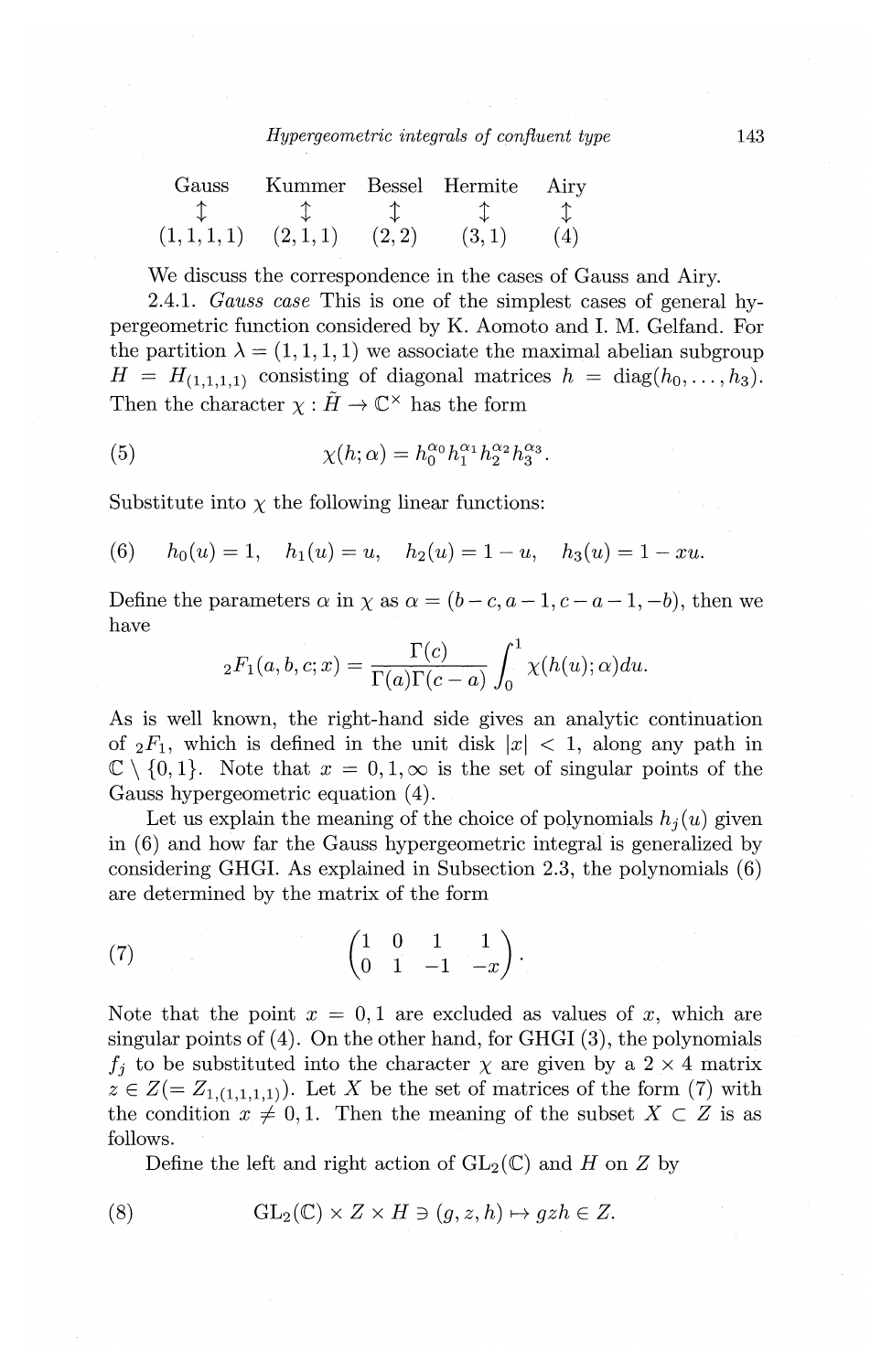**Proposition 9.** For any  $z \in Z$ , we can find  $g \in GL_2(\mathbb{C})$  and  $h \in H$ *such that* 

(9) 
$$
gzh = \begin{pmatrix} 1 & 0 & 1 & 1 \\ 0 & 1 & -1 & -x \end{pmatrix},
$$

and  $x \in \mathbb{C} \setminus \{0, 1\}$  *is uniquely determined by z:* 

(10) 
$$
x = \frac{[1,2][0,3]}{[0,2][1,3]}, \qquad [i,j] := \det(z_i, z_j).
$$

This propsition implies that each orbit  $O(z)$  in *Z* by the above action has the unique representative of the form (7). Thus we see that the quotient space  $GL_2(\mathbb{C})\backslash Z/H$  has a realization by the global slice  $X \subset Z$ . On the level of integrals we can show that GHGI in this setting with appropriately chosen cycle *c* is related to the Euler integral representation of Gauss hypergeometric function by

$$
I(z, \alpha, c) = (\det g) \chi(h; \alpha)^{-1} \int_0^1 u^{a-1} (1-u)^{c-a-1} (1-xu)^{-b} du,
$$

where z and x are related by (9) and (10). Thus, not only the Gauss hypergeometric function is obtained by restricting the general hypergeometric integral on  $X$ , but also it is essentially the same as GHGI on  $Z_{1,(1,1,1,1)}$ .

2.4.2. *Airy case* We shall explain that Airy's integral  $Ai(x)$  =  $\int_{c} e^{xu-u^{3}/3} du$  is essentially the same as GHGI for the partition  $\lambda = (4)$ . Recall that the maximal abelian subgroup of  $GL_4(\mathbb{C})$  in this case is

$$
H_{(4)} = \left\{ h = \begin{pmatrix} h_0 & h_1 & h_2 & h_3 \\ & h_0 & h_1 & h_2 \\ & & h_0 & h_1 \\ & & & h_0 \end{pmatrix} \right\} \subset GL_4(\mathbb{C}).
$$

Let  $\chi : \tilde{H}_{(4)} \to \mathbb{C}^{\times}$  be a character of the universal covering group of  $H_{(4)}$ . It is written as

$$
\chi(h; \alpha) = h_0^{\alpha_0} \exp(\alpha_1 \theta_1(h) + \alpha_2 \theta_2(h) + \alpha_3 \theta_3(h))
$$

for some  $\alpha = (\alpha_0, \alpha_1, \alpha_2, \alpha_3) \in \mathbb{C}^4$ , where  $\theta_1, \theta_2, \theta_3$  are those given in (1). To realize Ai(x) as GHGI, take the character  $\chi$  with the parameter

$$
\alpha=(-2,0,0,-1)
$$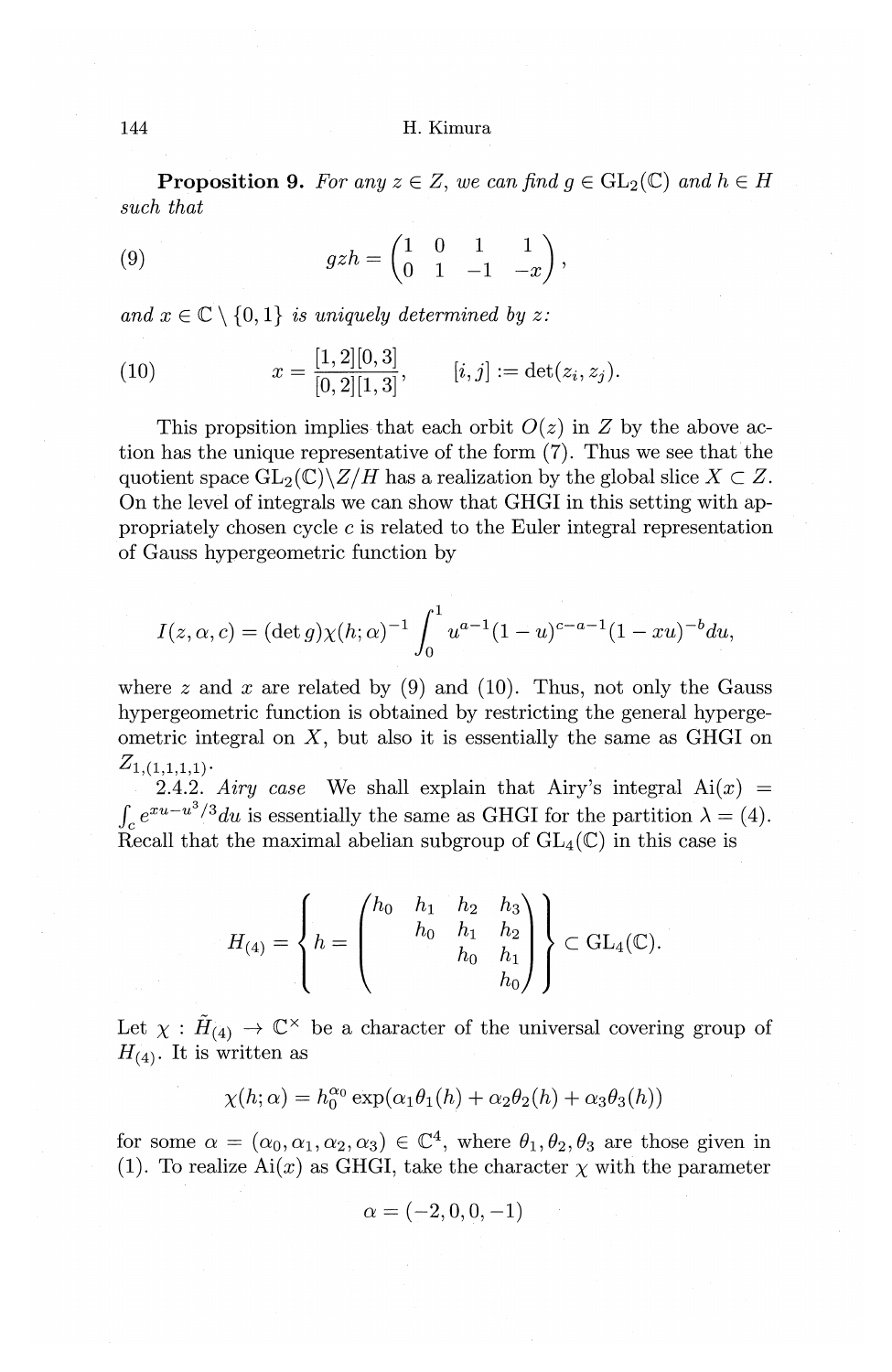and substitute into  $\chi$  the polynomial of  $u$ .

(11) 
$$
h_0(u) = 1, h_1(u) = u, h_2(u) = 0, h_3(u) = -xu.
$$

And then consider the integral

$$
\int \chi(h(u);\alpha)du.
$$

That this integral coincides with  $Ai(x)$  is easily seen using the expression of  $\theta_3(h)$  given in (1):

$$
\chi(h(u); \alpha) = h_0(u)^{-2} \exp(-\theta_3(h(t))) = \exp\left(xu - \frac{1}{3}u^3\right).
$$

As in Subsection 2.3, the polynomials  $h_i(u)$  in (11) are determined by the matrix of the form

(12) 
$$
\begin{pmatrix} 1 & 0 & 0 & 0 \\ 0 & 1 & 0 & -x \end{pmatrix}.
$$

When we consider the Airy integral, there is no restriction on *x* and can take arbitrary complex number. This is related with the fact that Airy's differential equation has no singular point in C. So in the matrix (12), *x*  is arbitrary complex number. In order to understand why the particular matrix (12) is chosen to obtain the Airy integral from GHGI of type  $\lambda = (4)$ , we proceed in a similar way as in Gauss hypergeometric case. Let  $Z_{(4)} = \{z = (z_0, \ldots, z_3) \in Mat_{2,4}(\mathbb{C}); \det(z_0, z_1) \neq 0\}$  and let  $X_{(4)}$ be the subset of  $Z_{(4)}$  consisting of the matrices of the form (12) with  $x \in \mathbb{C}$ . Define the left and right action of  $GL_2(\mathbb{C})$  and  $H_{(4)}$  on  $Z_{(4)}$  by

(13) 
$$
\mathrm{GL}_2(\mathbb{C}) \times Z_{(4)} \times H_{(4)} \ni (g, z, h) \mapsto gzh \in Z_{(4)}.
$$

**Proposition 10.** For any  $z \in Z_{(4)}$ , we can find  $g \in GL_2(\mathbb{C})$  and  $h \in H_{(4)}$  *such that* 

(14) 
$$
gzh = \begin{pmatrix} 1 & 0 & 0 & 0 \\ 0 & 1 & 0 & -x \end{pmatrix},
$$

*and*  $x \in \mathbb{C}$  *is uniquely determined by z:* 

$$
(15) \ \ x = \frac{1}{[0,1]^2} \{ [0,1][2,1] + [0,2]^2 - [0,1][0,3] \}, \qquad [i,j] := \det(z_i, z_j).
$$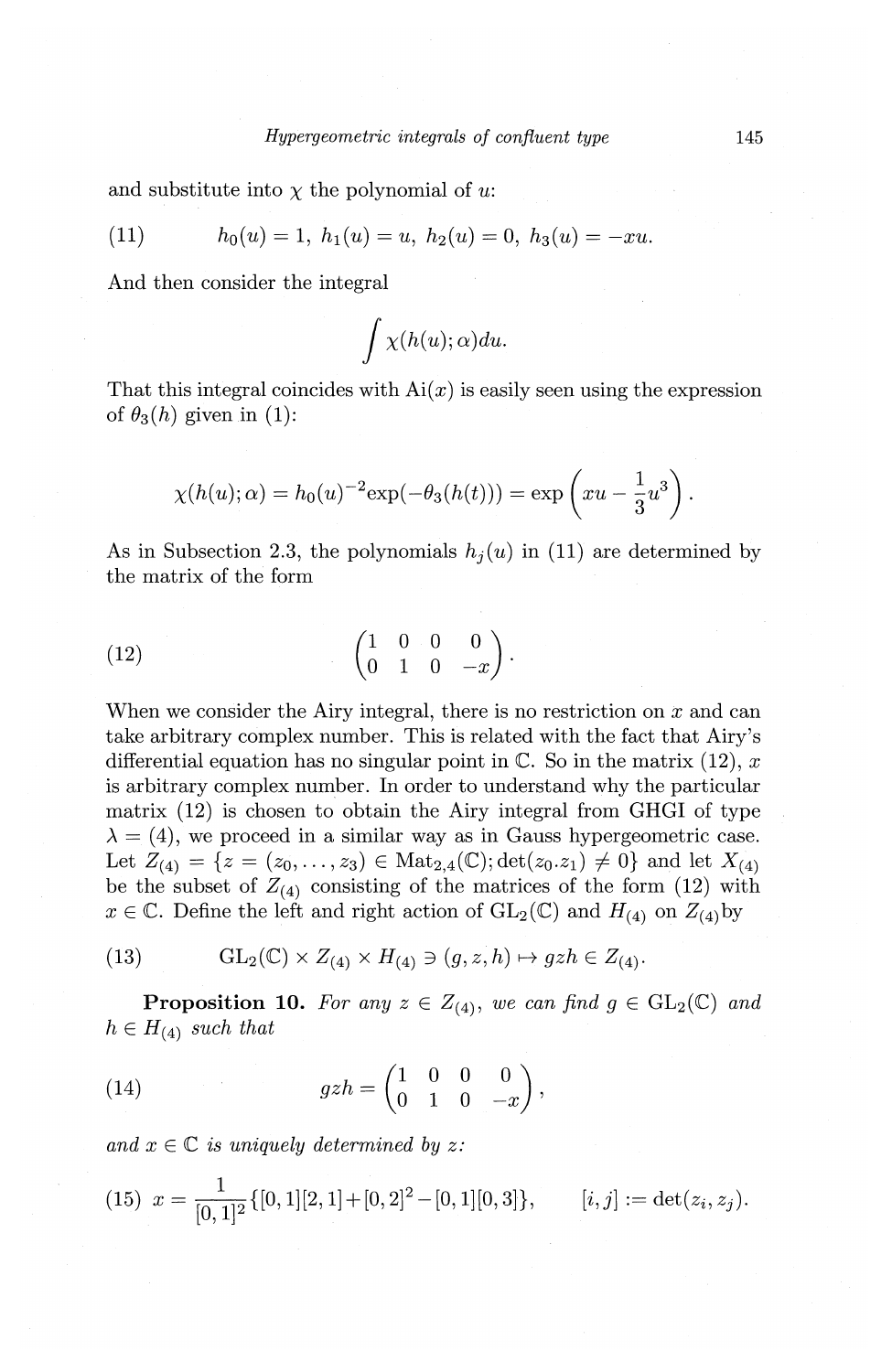This proposition implies that the quotient space  $GL_2(\mathbb{C})\backslash Z_{(4)}/H_{(4)}$ has a realization as the global slice  $X_{(4)} \subset Z_{(4)}$ :

$$
\operatorname{GL}_2(\mathbb{C})\backslash Z_{(4)}/H_{(4)}\simeq X_{(4)}=\left\{\left(\begin{array}{cccc}1&0&0&0\\0&1&0&-x\end{array}\right);x\in\mathbb{C}\right\}.
$$

On the level of integrals we can show that GHGI in this setting with appropriately chosen cycle *c* is related to the Airy integral by

$$
I(z, \alpha, c) = (\det g) \chi(h; \alpha)^{-1} \int_C e^{xu - \frac{1}{3}u^3} du,
$$

where  $z$  and  $x$  are related by (14) and (15). This explains that GHGI for the partition (4) on  $Z_{(4)}$  is essentially the same as the classical Airy integral.

**Remark 11.** *The reason for choosing the parameter*  $\alpha$  *in*  $\chi$  *as* 

$$
\alpha=(-2,0,0,-1)
$$

*is explained by considering the group of symmetry for the generalized Airy function which is given by the analogue of Weyl group*   $N_{\text{GL}_4(\mathbb{C})}(H_{(4)})/H_{(4)}$ . See [9].

#### **§3. Twisted de Rham cohomology**

This section concerns the explicit computation of the twisted de Rham cohomology group associated with GHGI (3).

Let  $\chi = \chi(\vec{u}z; \alpha)$  with  $z \in Z_{r,\lambda}$  and  $\alpha \in \mathbb{C}^N$  satisfying (2) and let  $\mathcal{A} = \{H^{(1)}, \ldots, H^{(\ell)}\}$  be the arrangement of hyperplanes in  $\mathbb{C}^r$ , where  $H^{(k)} = \{u \in \mathbb{C}^r; \vec{u} \cdot z_0^{(k)} = 0\} \subset \mathbb{C}^r$ . Put  $N(\mathcal{A}) = \bigcup_{k=1}^{\ell} H^{(k)}$ . Then  $\chi$ is a multivalued holomorphic function on  $\mathbb{C}^r \setminus N(\mathcal{A})$  whose logarithmic exterior derivative  $d \log \chi$  has poles on  $H^{(1)}, \ldots, H^{(\ell)}$  of order  $n_1, \ldots, n_\ell$ , respectivley.

Let  $\Omega^p(*{\mathcal A})$  be the set of rational p-forms having poles at most on  $N(\mathcal{A})$ . Define the twisted differentiation  $\nabla : \Omega^p(*\mathcal{A}) \to \Omega^{p+1}(*\mathcal{A})$  by

$$
\nabla(\eta) = (\chi^{-1} \cdot d \cdot \chi)(\eta) = d\eta + \left( d \log \chi(\vec{u}z; \alpha) \right) \wedge \eta.
$$

Since  $d\chi$  has poles only on  $N(\mathcal{A}), \nabla$  really sends  $\Omega^p(*\mathcal{A})$  to  $\Omega^{p+1}(*\mathcal{A}).$ Note also  $\nabla \circ \nabla = \chi^{-1} \cdot d^2 \cdot \chi = 0$ . It follows that we have the twisted algebraic de Rham complex

$$
C_{z,\alpha}(*{\cal A}): \ \Omega^0(*{\cal A}) \stackrel{\nabla}{\longrightarrow} \Omega^1(*{\cal A}) \stackrel{\nabla}{\longrightarrow} \cdots \stackrel{\nabla}{\longrightarrow} \Omega^r(*{\cal A}) \rightarrow 0.
$$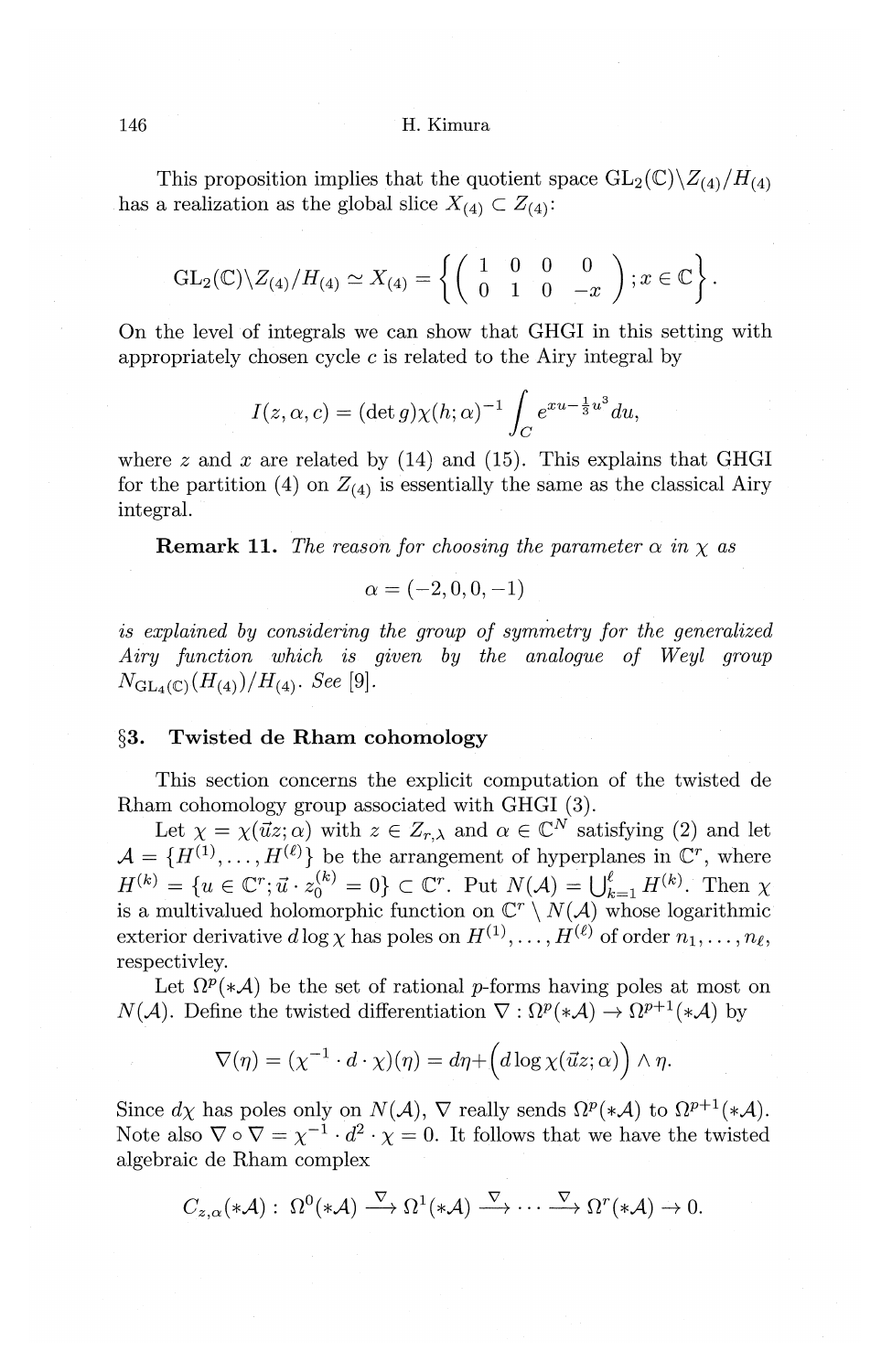We sometimes write  $C_{z,\alpha}$  instead of  $C_{z,\alpha}(*{\cal A})$ .

Definition 12. *The twisted algebraic de Rham cohomology is* 

$$
H^p(C_{z,\alpha}(*{\mathcal A})) := \frac{\text{Ker}\,\{\nabla : \Omega^p(*{\mathcal A}) \to \Omega^{p+1}(*{\mathcal A})\}}{\text{Im}\,\{\nabla : \Omega^{p-1}(*{\mathcal A}) \to \Omega^p(*{\mathcal A})\}} \quad (p \ge 0).
$$

We know the following cases about the computation of the cohomology groups which will be described explicitly below.

- (1)  $r = 1$ , i.e. the case where GHGI is defined by 1-dimensional integral.
- (2) *r* is general and  $\lambda = (1, \ldots, 1)$ . This is the case of Aomoto-Gelfand hypergeometric integral.
- (3) *r* is general and  $\lambda = (N)$ . The case of generalized Airy integral.
- (4) r is general and  $\lambda = (q + 1, 1, \ldots, 1)$ .

## 3.1. !-dimensional case

In the case the general hypergeometric integral is given by 1-dimensional integral, we have the following result.

**Proposition 13.** Let  $\lambda = (n_1, \ldots, n_\ell)$  be a partition of N. For any  $z \in Z_{1,\lambda}$ , we have

- (1)  $H^p(C_{z,\alpha}) = 0$  *for*  $p \neq 1$ ,
- (2)  $\dim_{\mathbb{C}} H^{1}(C_{z,\alpha}) = N-2,$

As a basis of  $H^1(C_{z,\alpha})$  we can take the following 1-forms. In the case  $n_1 = 1,$ 

$$
d\theta_0(\vec{u}z^{(k)}) - d\theta_0(\vec{u}z^{(k+1)}), \quad (2 \le k \le N - 1);
$$

*in the case*  $n_1 \geq 2$ , (16)  $d\theta_1(\vec{u}z^{(1)}), \ldots, d\theta_{n_1-2}(\vec{u}z^{(1)}), d\theta_0(\vec{u}z^{(k)}), \ldots, d\theta_{n_k-1}(\vec{u}z^{(k)}), \; (2 \leq k \leq \ell).$ 

#### 3.2. Generalized Airy case

The generalized Airy integral is the GHGI for the partition  $\lambda = (N)$ of N. The generalized Airy integral is introduced by Gelfand, Retahk and Serganova in [4]. In this case the space of coefficients of polynomial of degree 1 is

$$
Z_{r,(N)} = \{z = (z_0, \ldots, z_{N-1}) \in \text{Mat}_{r+1,N}(\mathbb{C}) \mid \det(z_0, \ldots, z_r) \neq 0\}.
$$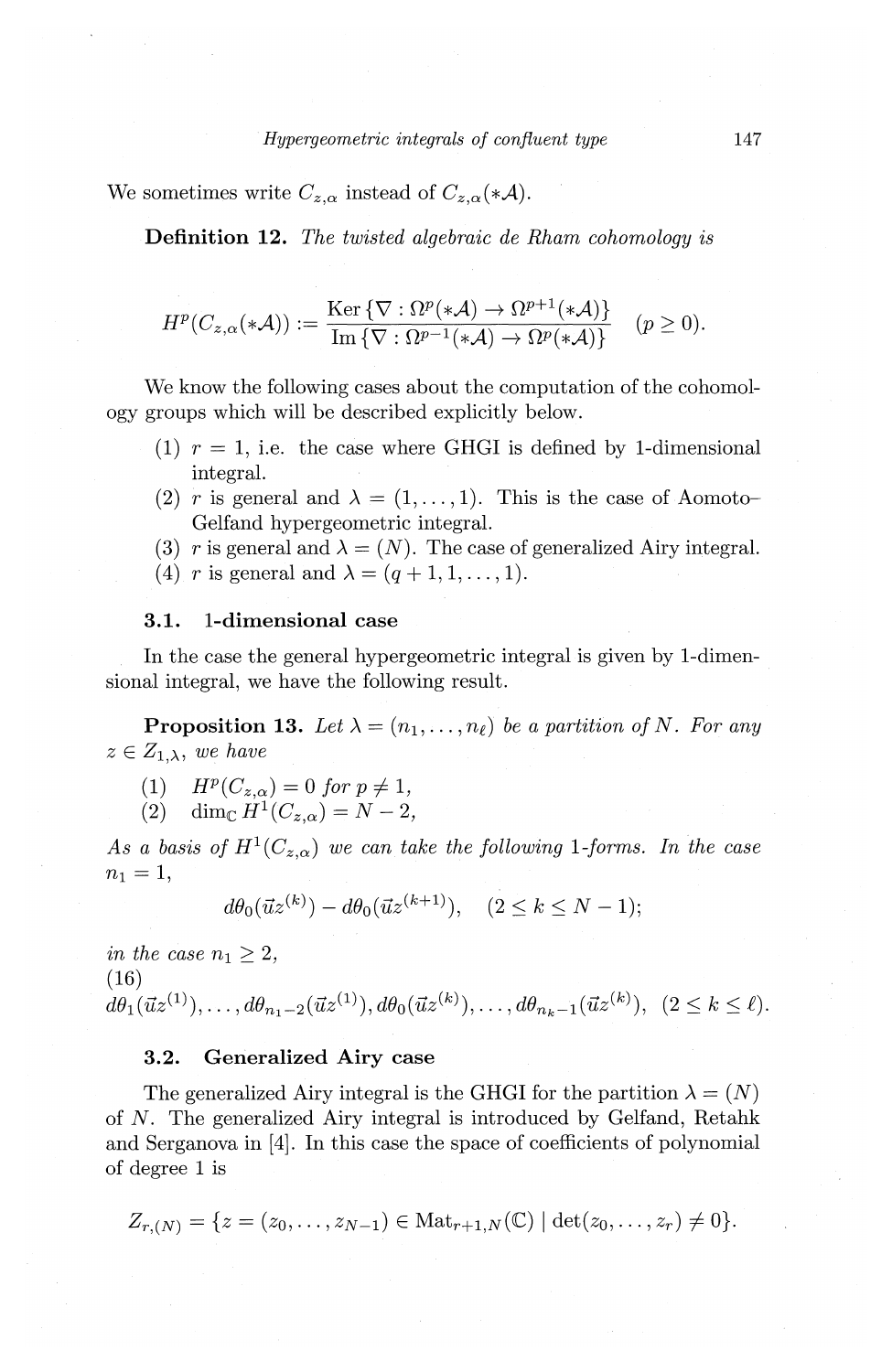We assume that

(17) 
$$
z_0 = \begin{pmatrix} 1 \\ 0 \\ \vdots \\ 0 \end{pmatrix}, \quad \alpha_{N-1} \neq 0.
$$

Then the integrand of the generalized Airy integral has the form

(18) 
$$
\chi(\vec{u}z;\alpha) = e^{f(u)}, \quad f(u) = \sum_{m=1}^{N-1} \alpha_m \theta_m(\vec{u}z).
$$

Note that by the assumption (17), f is a polynomial of  $u = (u_1, \ldots, u_r)$ of degree  $N-1$ .

**Lemma 14.** For any  $z \in Z_{r,(N)}$  satisfying (17), f is a polynomial *having only isolated critical points with the Milnor number* 

$$
\mu(f) = \binom{N-2}{r}.
$$

This fact can be seen as follows. Put  $z = (z', z'')$  with  $z' = (z_0, \ldots, z_r)$ . Since det  $z' \neq 0$  by the definition of  $Z_{r,(N)}$ , we can make the change of variables  $\vec{u} = (1, v_1, \ldots, v_r)z'$ . If we define the weights of  $v_k$  as  $wt(v_k) = k$ , then the highest weight part of f is  $\alpha_{N-1}\theta_{N-1}(\vec{v}(I_{r+1}, 0))$ which is weighted homogeneous of weight  $N-1$  having isolated critical point at 0. Then Lemma 14 follows from this fact.

**Proposition 15.** [7] *For the r-dimensional generalized Airy integral, we assume the condition (17)*. *Then for any*  $z \in Z_{r,(N)}$ , *we have* 

(1)  $H^p(C_{z,\alpha}) = 0$  for  $p \neq r$ ,

$$
(2) \quad \dim_{\mathbb{C}} H^r(C_{z,\alpha}) = \binom{N-2}{r}.
$$

To state the result on the choice of a basis of top cohomology group  $H^r(C_{z,\alpha})$ , we prepare some notations. Let  $\mathcal{Y}(r,l)$  be the set of Young diagrams contained in  $r \times l$  box, namely  $Y \in \mathcal{Y}(r, l)$  if the length is  $\ell(Y) \leq r$  and any "parts of Y" is not greater than l. The number of boxes in the diagram Y is denoted by |Y|. For any  $Y \in \mathcal{Y}(r, l)$ , let  $s_Y(v)$  be the Schur polynomial of  $v_1, \ldots, v_r$  associated with *Y* which is a symmetric polynomial of degree |Y|. Since  $s_Y(v)$  is a symmetric polynomial, we can write it as a polynomial of the elementary symmetric functions  $e_1(v), \ldots, e_r(v)$  of *v*. It is denoted as  $S_Y(u)$ :

$$
s_Y(v) = S_Y(e(v)).
$$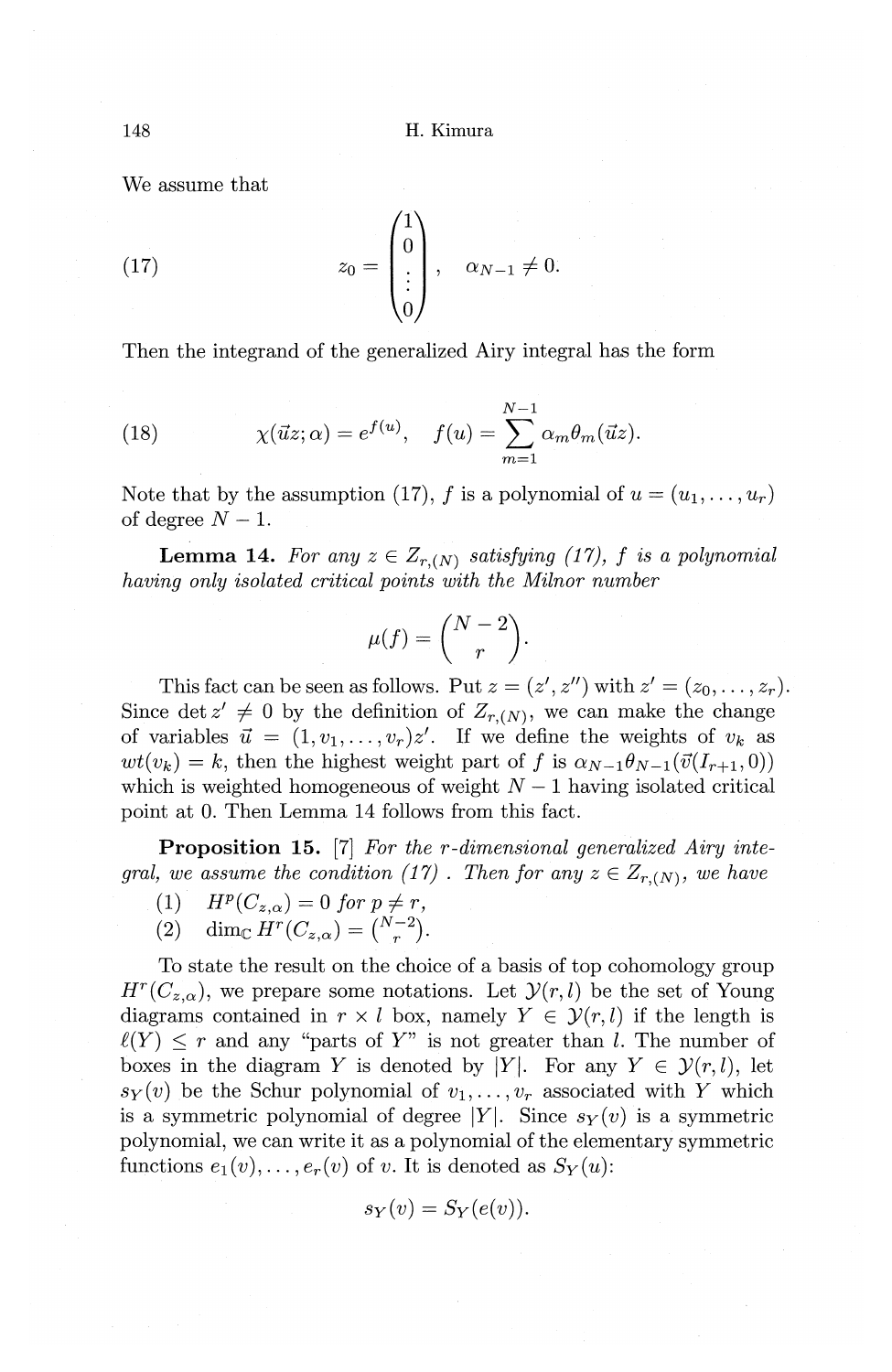**Proposition 16.** [7] *For the r-dimensional generalized Airy integral, the following r-form gives a basis of*  $H^r(C_{z,\alpha})$ :

(19) 
$$
S_Y(u)du_1 \wedge \cdots \wedge du_r, \quad Y \in \mathcal{Y}(r, N-r-2).
$$

**Remark 17.** (1) In the case  $r = 1$ , namely the integral is one *dimensional, the basis ( 19) above is written as* 

 $du, udu, \ldots, u^{N-3}du.$ 

(2) *Another choice of a basis is that given in Proposition 13:* 

 $d(\theta_1(\vec{u}z)), \ldots, d(\theta_{N-2}(\vec{u}z)).$ 

*It is an analogue of flat basis of the Jacobi ring of singularity of*  $A_{N-2}$  *type* [10].

3.3.  $\lambda = (q + 1, 1, \dots, 1)$  case

In the case where the partition of *N* has the form  $\lambda = (q+1, 1, \ldots, 1)$ , we can give an explicit form of a basis of the cohomology group. Recall that the space of coefficients of polynomials of degree 1 in the definition of GHGI is

$$
Z_{r,\lambda} = \{ z = (z_0, \ldots, z_{N-1}) \in \text{Mat}_{r+1,N}(\mathbb{C}) \mid \text{the condition } (*) \},
$$

where the condition (\*) is that, for any  $0 \leq k \leq q+1$  and  $q < j_k$  $j_{k+1} < \cdots < j_r \leq N-1$ , there holds

$$
\det(z_0, \ldots, z_{k-1}, z_{j_k}, \ldots, z_{j_r}) \neq 0.
$$

In this case the integrand of the GHGI has the form  $\chi(\vec{u}z;\alpha)$  =  $e^{g(u,z)}\prod_{j=q+1}^{N-1} f_j^{\alpha_j}$ , where

$$
g(u, z) = \sum_{k=0}^{q} \alpha_k \theta_k(f_0, f_1, \dots, f_q), \quad f_j = \vec{u}z_j, \quad (0 \le j < N).
$$

We assume that

$$
(20) \t\t\t z_0 = \begin{pmatrix} 1 \\ 0 \\ \vdots \\ 0 \end{pmatrix}
$$

and

(21) 
$$
\alpha_0 + \sum_{j>q} \alpha_j = -r - 1, \ \alpha_q \neq 0, \ \alpha_j \notin \mathbb{Z}, \ (j > q).
$$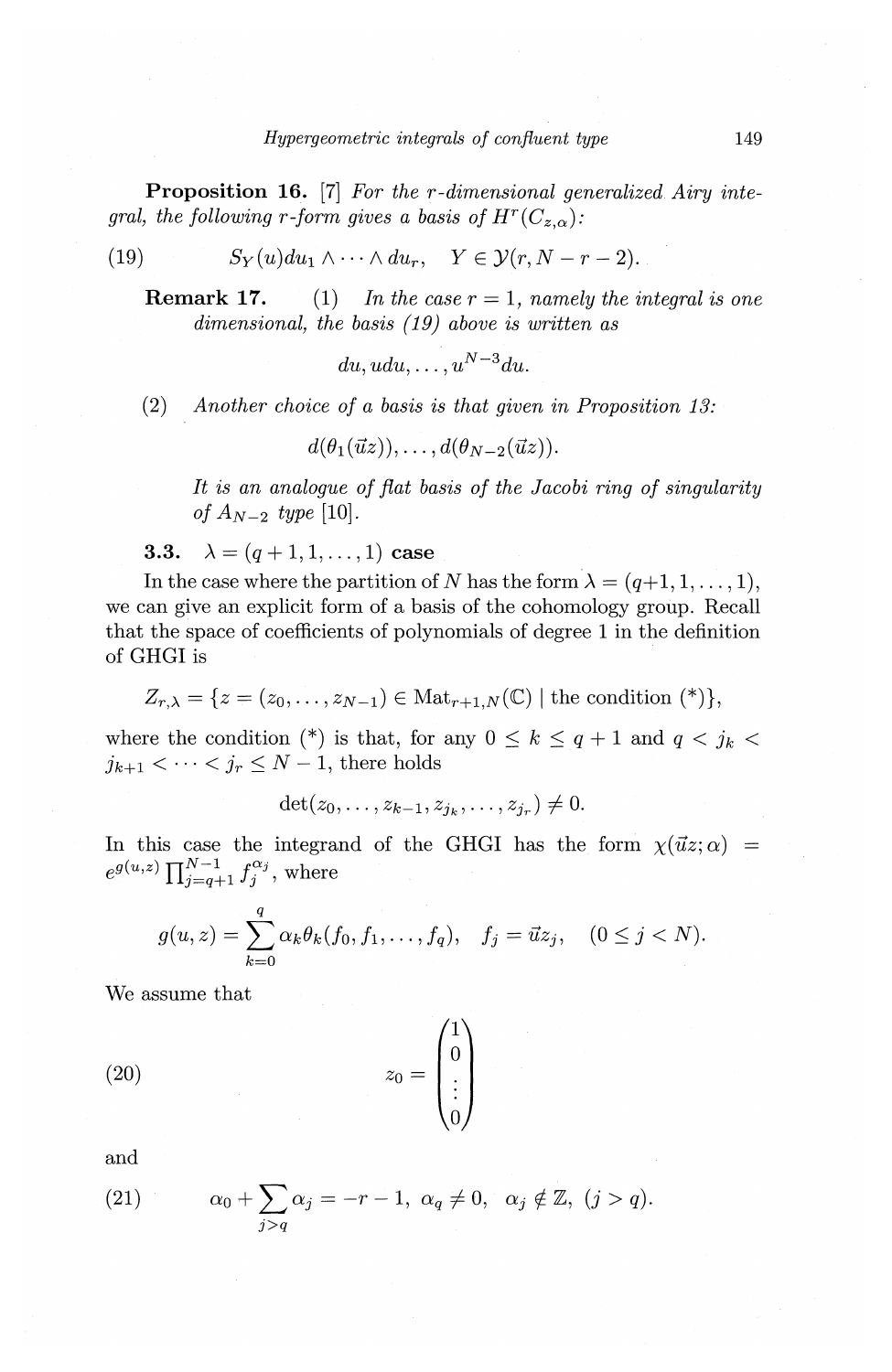As a consequence of the assumptions (20) and  $\alpha_q \neq 0$ , we see that  $g(u, z)$ is a polynomial of *u* of degree *q*. Put  $H_j := \ker f_j$   $(j = q+1, \ldots, N-1)$ and  $A = \{H_{q+1}, \ldots, H_{N-1}\}.$  Moreover from the assumption (21), the integrand  $\chi(\vec{u}z;\alpha)$  of GHGI is a multivalued holomorphic function on  $\mathbb{C}^r$  with the branch locus  $N(\mathcal{A}) = \cup_{j=q+1}^{N-1} H_j$ .

**Proposition 18.** [8] *In the case*  $\lambda = (q + 1, 1, \ldots, 1)$ , *we assume for the GHGI the conditions {20} and {21). Then we have* 

- $(H)$  *H<sup>p</sup>*( $C_{z,\alpha}$ ) = 0 *for*  $p \neq r$ ,
- (2) dim<sub>C</sub>  $H^r(C_{z,\alpha}) = \binom{N-2}{r}$ .

Let us give a basis for the top cohomology group  $H^r(C_{z,\alpha})$ . To this end, we use the same notation as in the generalized Airy case for  $\mathcal{Y}(r, l)$ ,  $s_Y(v)$ ,  $S_Y(u)$ . For  $0 \leq k \leq r$ , take a Yang diagram  $Y \in \mathcal{Y}(k, q-1-k)$ and  $J = (j_{k+1}, \ldots, j_r)$  satisfying

$$
q+1\leq j_{k+1}<\cdots
$$

and define the logarithmic r-form

$$
\omega_{Y,J} := S_Y(f_1,\ldots,f_k)df_1 \wedge \cdots \wedge df_k \wedge \frac{df_{j_{k+1}}}{f_{j_{k+1}}} \wedge \cdots \wedge \frac{df_{j_r}}{f_{j_r}} \in \Omega^r(\mathcal{A}).
$$

**Proposition 19.** [8] *Under the assumption {20} and {21}, we can take as a basis of*  $H^r(C_{z,\alpha})$  *the following set of r-forms:* 

 $\bigcup_{j=0}^{r} \left\{ \omega_{Y,J} \left| \begin{array}{c} Y \in \mathcal{Y}(k,q-1-k), \\ J = (j_1,\ldots,j_{r-k}) \text{ such that } q+1 \leq j_1 < \cdots < j_{r-k} \leq N \end{array} \right. \right\}.$ 

## **§4. Exterior power structure**

In the case the partition  $\lambda$  of *N* is general, we compute the cohomology group for particular points *z* of the parameter space  $Z_{r,\lambda}$  which will be called the Veronese points. Combining this fact with the holonomicity of the general hypergeometric system of type  $\lambda$ , we can show the purity of the cohomology groups and give the rank of the top cohomology group at any point  $z \in Z_{r,\lambda}$ . Recall that, in the case of generalized Airy integral, we gave in Proposition 16 a basis of the *r-th* cohomology group expressed in terms of Schur functions:

$$
S_Y(u)du_1\wedge\cdots\wedge du_r, \qquad Y\in \mathcal{Y}(r,N-r-2).
$$

This basis is related to the exterior product structure of the cohomology group at the Veronese points.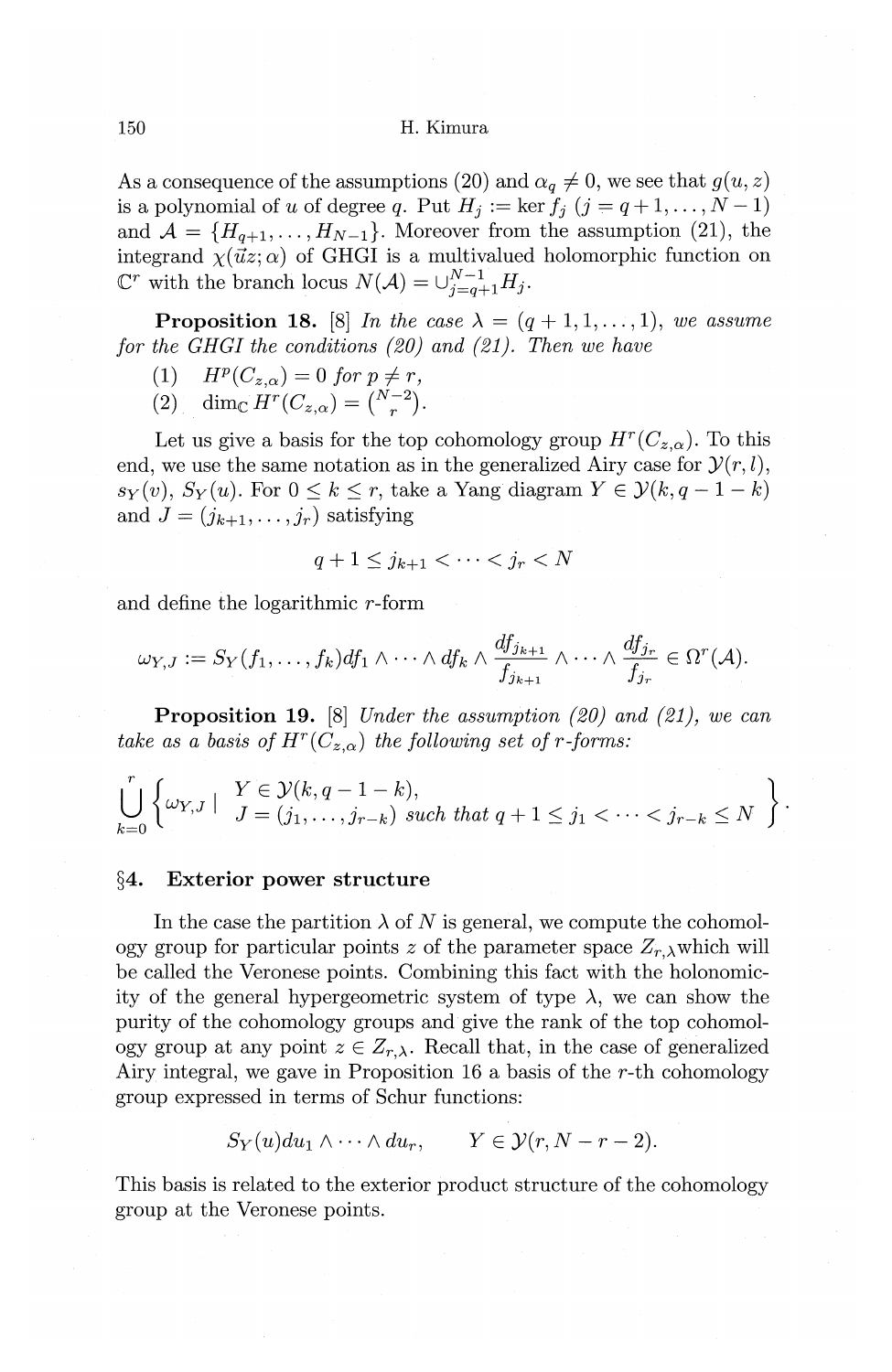# **4.1.** Veronese map for  $\lambda = (1, \ldots, 1)$

We first recall the Veronese embedding  $\mathbb{P}^1 \hookrightarrow \mathbb{P}^r$  in order to motivate the construction of generalized Veronese map given in Subsection 4.2. Consider the map

(22) 
$$
\psi : \mathbb{C}^2 \ni \begin{pmatrix} v_0 \\ v_1 \end{pmatrix} \mapsto \begin{pmatrix} v_0^r \\ v_0^{r-1} v_1 \\ \vdots \\ v_1^r \end{pmatrix} \in \mathbb{C}^{r+1}.
$$

It induces the Veronese embedding  $\bar{\psi}: \mathbb{P}^1 \ni [v_0, v_1] \mapsto [v_0^r, v_0^{r-1}v_1, \ldots, v_n^{r-1}]$  $v_1^r$   $\in \mathbb{P}^r$ .

Using the map  $\psi$ , we define, in the case  $\lambda = (1, \ldots, 1)$ , the map  $\Psi_{(1,...,1)} : \text{Mat}_{2,N}(\mathbb{C}) \to \text{Mat}_{r+1,N}(\mathbb{C})$  by  $(z_0, z_1, \ldots, z_{N-1}) \mapsto (\psi(z_0),$  $\psi(z_1), \ldots, \psi(z_{N-1})$  or by

$$
\begin{pmatrix} z_{00} & \dots & z_{0,N-1} \ z_{10} & \dots & z_{1,N-1} \end{pmatrix} \mapsto \begin{pmatrix} (z_{00})^r & \dots & (z_{0,N-1})^r \ (z_{00})^{r-1} z_{10} & \dots & (z_{0,N-1})^{r-1} z_{1,N-1} \ \vdots & \vdots & \vdots \ (z_{10})^r & \dots & (z_{1,N-1})^r \end{pmatrix}.
$$

We see that it induces the map  $\Psi_{(1,...,1)} : Z_{1,(1,...,1)} \rightarrow Z_{r,(1,...,1)}$  which we call the Veronese map. This fact is seen as follows. Note that  $z =$  $(z_0, \ldots, z_{N-1}) \in Z_{1,(1,\ldots,1)}$  if and only if  $\det(z_i, z_j) \neq 0$  for any  $i \neq j$ . Take any indices  $0 \leq i_0 < i_1 < \cdots < i_r \leq N-1$ . Then we see that

$$
\det(\psi(z_{i_0}), \psi(z_{i_1}), \ldots, \psi(z_{i_r})) = \prod_{k < l} \det(z_{i_k}, z_{i_l}) \neq 0.
$$

We will define in the next subsection the map  $\Psi_{\lambda} : Z_{1,\lambda} \to Z_{r,\lambda}$ . for any partition  $\lambda$  of N which coincides with  $\Psi_{(1,...,1)}$  in the case  $\lambda =$  $(1, \ldots, 1)$ . To this end we restate the map  $\psi$  as follows. Let *V* be a vector space of dim<sub>c</sub>  $V = 2$  and let *S<sup>r</sup>V* be the *r*-th symmetric tensor product. Then we have dim<sub>c</sub>  $S<sup>r</sup>V = r + 1$ . Define the map

$$
\psi: V \ni v \mapsto \overbrace{v \otimes \cdots \otimes v}^{r \text{ times}} \in S^{r}V.
$$

Let  $e_0, e_1$  be a basis of V, and let  $e_0, \ldots, e_r$  be a basis of  $S^rV$  defined by

$$
\mathbf{e}_k = \sum_{i_1 + i_2 + \dots + i_r = k} e_{i_1} \otimes \dots \otimes e_{i_r}.
$$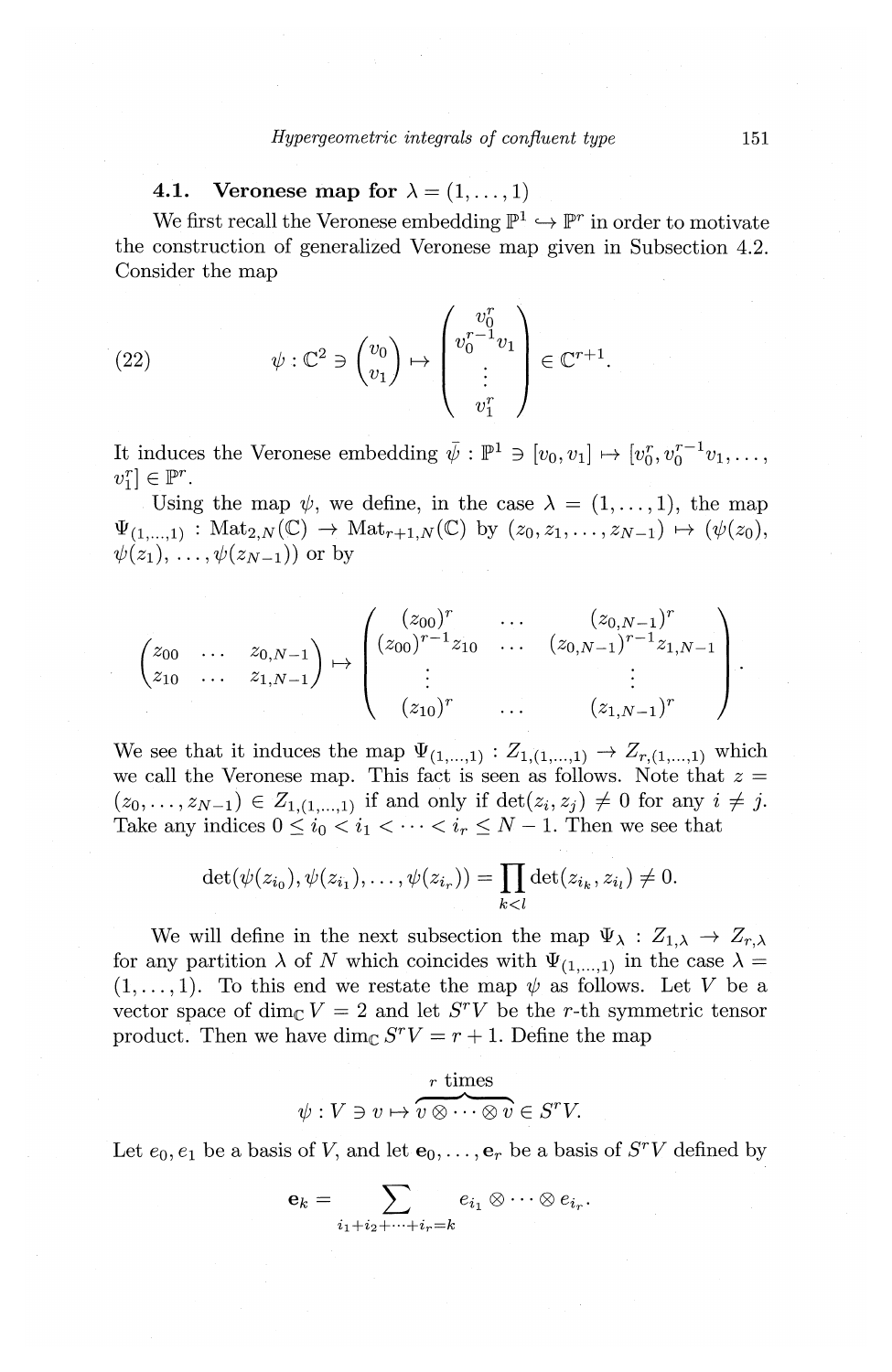Then from

$$
(v_0 e_0 + v_1 e_1)^{\otimes r} = \sum_{k=0}^r v_0^{r-k} v_1^k \mathbf{e}_k,
$$

we see that the map  $\psi$ , expressed in terms of the basis  $e_0, e_1$  of *V* and  $e_0, \ldots, e_r$  of *S<sup>r</sup>V*, is the same as the map (22).

## **4.2.** Veronese map for  $\lambda = (n_1, \ldots, n_\ell)$

Let us generalize the Veronese map  $\Psi_{(1,...,1)}$  to the case where the partition  $\lambda$  of N is general. To do this we at first generalize the map  $\psi$  given by (22). Let *V* be a vector space of dim<sub>C</sub>  $V = 2$  and let  $R_n =$  $\mathbb{C}[T]/(T^n)$  be the quotient of the polynomial ring  $\mathbb{C}[T]$  by the ideal  $(T^n)$ generated by the *n*-th power  $T^n$ . Consider  $V_n := V \otimes R_n$ , which is an  $R_n$ module, and its r-th symmetric tensor product  $S^{r}V_{n}$  as an  $R_{n}$ -module. Define the map

Define the map  
(23) 
$$
\psi_n: V_n \ni v \mapsto v \otimes \cdots \otimes v \in S^r V_n.
$$

Let us express  $\psi_n$  using the basis of  $V_n$  as a vector space over  $\mathbb{C}$ :

$$
e_i \otimes T^j \qquad (i = 0, 1, 0 \le j < n)
$$

and that of  $S^{r}V_{n}$ :

 $\mathbf{e}_i \otimes T^j$   $(0 \leq i \leq r, 0 \leq j < n).$ 

We identify an element  $v = \sum_{i,j} v_{ij} e_i \otimes T^j \in V_n$  with the matrix

$$
\left(\begin{array}{cccc}v_{00} & v_{01} & \dots & v_{0,n-1} \\v_{10} & v_{11} & \dots & v_{1,n-1}\end{array}\right) \in \text{Mat}_{2,n}(\mathbb{C})
$$

and an element  $w = \sum_{i,j} w_{ij} e_i \otimes T^j \in S^r V_n$  with

$$
\begin{pmatrix} w_{00} & w_{01} & \dots & w_{0,n-1} \\ \vdots & \vdots & & \vdots \\ w_{r0} & w_{r1} & \dots & w_{r,n-1} \end{pmatrix} \in \text{Mat}_{r+1,n}(\mathbb{C}).
$$

The map  $\psi_n : V_n \to S^n V_n$  defined by (23) induces a map  $\psi_n$ :  $\operatorname{Mat}_{2,n}(\mathbb{C}) \to \operatorname{Mat}_{r+1,n}(\mathbb{C}).$ 

**Example 20.** *Let*  $r = 2$ . *Then the map*  $\psi_3$ :  $Mat_{2,3}(\mathbb{C}) \rightarrow Mat_{3,3}(\mathbb{C})$ *is given by* 

$$
v \mapsto \begin{pmatrix} v_{00}^2 & 2v_{00}v_{01} & 2v_{00}v_{02} + v_{01}^2 \\ v_{00}v_{01} & v_{00}v_{11} + v_{01}v_{10} & v_{00}v_{12} + v_{02}v_{10} + v_{01}v_{11} \\ v_{01}^2 & 2v_{01}v_{11} & 2v_{10}v_{12} + v_{11}^2 \end{pmatrix}
$$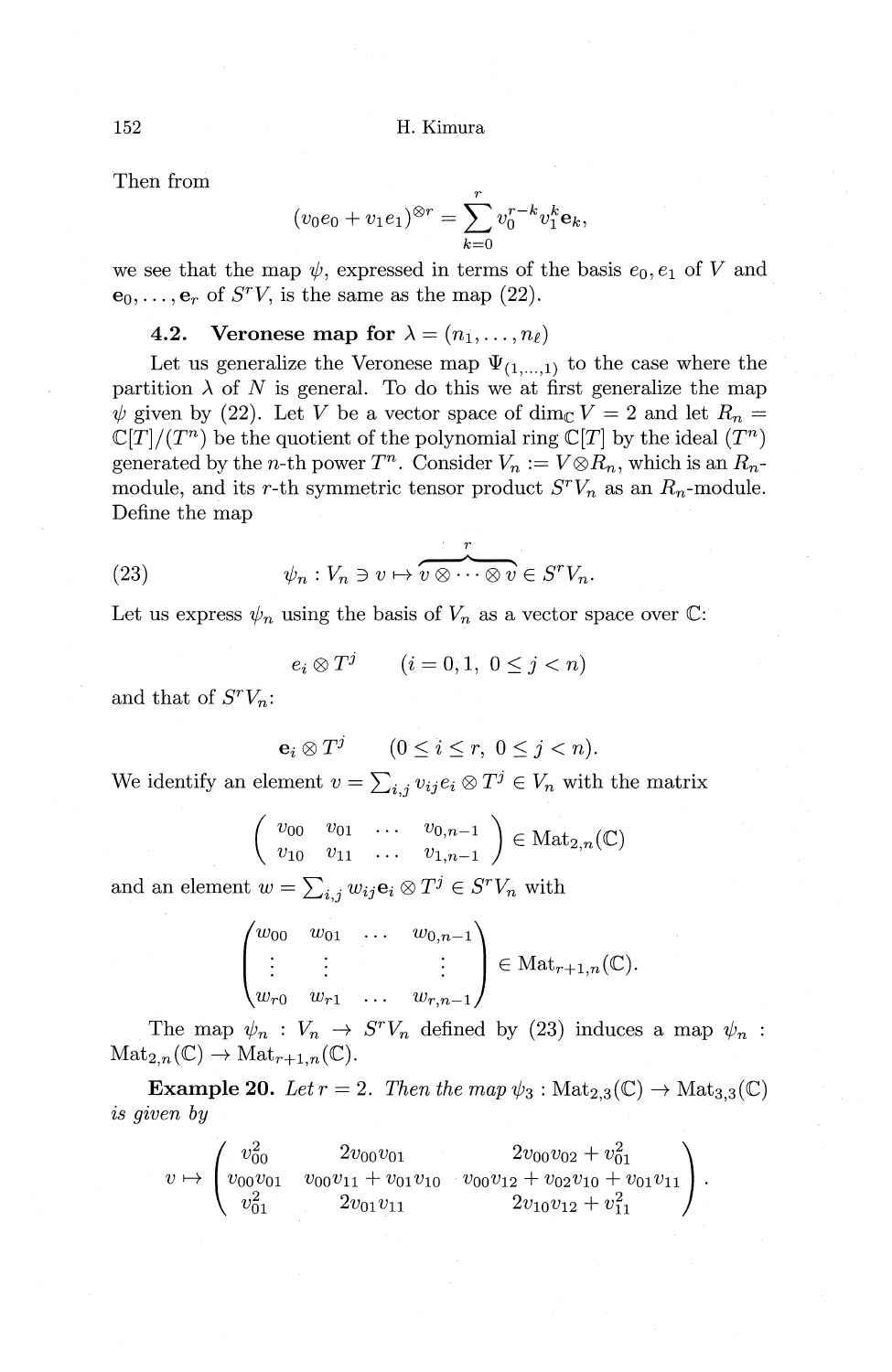**Definition 21.** For a partition  $\lambda = (n_1, \ldots, n_\ell)$  of N, define  $\Psi_\lambda$ :  $\text{Mat}_{2,N}(\mathbb{C}) \to \text{Mat}_{r+1,N}(\mathbb{C})$  *by* 

$$
z = (z^{(1)}, \ldots, z^{(\ell)}) \mapsto (\psi_{n_1}(z^{(1)}), \ldots, \psi_{n_\ell}(z^{(\ell)})).
$$

*We call this map the* **Veronese map of type**  $\lambda$ .

**Lemma 22.**  $\Psi_{\lambda}(Z_{1,\lambda}) \subset Z_{r,\lambda}$ .

This fact can be shown as follows. For  $z \in Z_{1,\lambda}$ , put  $w = \Psi_{\lambda}(z)$  and write it as  $w = (w^{(1)}, \ldots, w^{(\ell)}), w^{(k)} = (w_0^{(k)}, \ldots, w_{n_k-1}^{(k)}) \in \text{Mat}_{r+1, n_k}(\mathbb{C}).$ Then for any  $\mu = (m_1, \ldots, m_\ell)$  such that  $0 \leq m_k \leq n_k$  and  $m_1 + \cdots +$  $m_{\ell} = r + 1$ , we have

$$
\det(w_0^{(1)}, \dots, w_{m_1-1}^{(1)}, \dots, w_0^{(\ell)}, \dots, w_{m_\ell-1}^{(\ell)})
$$
  
=  $C_\mu \prod_k \det(z_0^{(k)}, z_1^{(k)})^{m_k(m_k-1)/2} \prod_{k < l} \det(z_0^{(k)}, z_0^{(l)})^{m_k m_l}.$ 

with some nonzero constant  $C_{\mu}$ . The map  $\Psi_{\lambda}: Z_{1,\lambda} \to Z_{r,\lambda}$  is also called the Veronese map of type  $\lambda$ . The set  $\Psi_{\lambda}(Z_{1,\lambda})$  and its point are called respectively the **Veronese image** and a **Veronese point.** 

## **4.3. Exterior power structure of the cohomology group**

The following theorem asserts that the cohomology groups for the r-dimensional GHGI of type  $\lambda$  at Veronese points can be constructed from that for 1 dimensional GHGI of type  $\lambda$ .

**Theorem 23.** Let  $z \in Z_{1,\lambda}$  be such that  $z_0^{(1)} = (1,0)^t$  and let

(24) 
$$
\tilde{z} = \Psi(z) \in Z_{r,N}, \quad \tilde{\alpha} = \alpha + (-r+1,0,\ldots,0).
$$

*Then we have* 

- $(H^p(C_{\tilde{z},\tilde{\alpha}}) = 0, \quad (p \neq r),$
- (2) · *the top cohomology group has the exterior product structure:*

(25) 
$$
H^r(C_{\tilde{z},\tilde{\alpha}}) \simeq \bigwedge^r H^1(C_{z,\alpha}),
$$

(3) dim<sub>C</sub>  $H^r(C_{\tilde{z},\tilde{\alpha}}) = \binom{N-2}{r}$ .

**Example 24.** *[Generalized Airy case*  $\lambda = (N)$ *]* Let  $z \in Z_{1,(N)}$  and  $\tilde{z} = \Psi_{(N)}(z)$ . Theorem 23 says the following.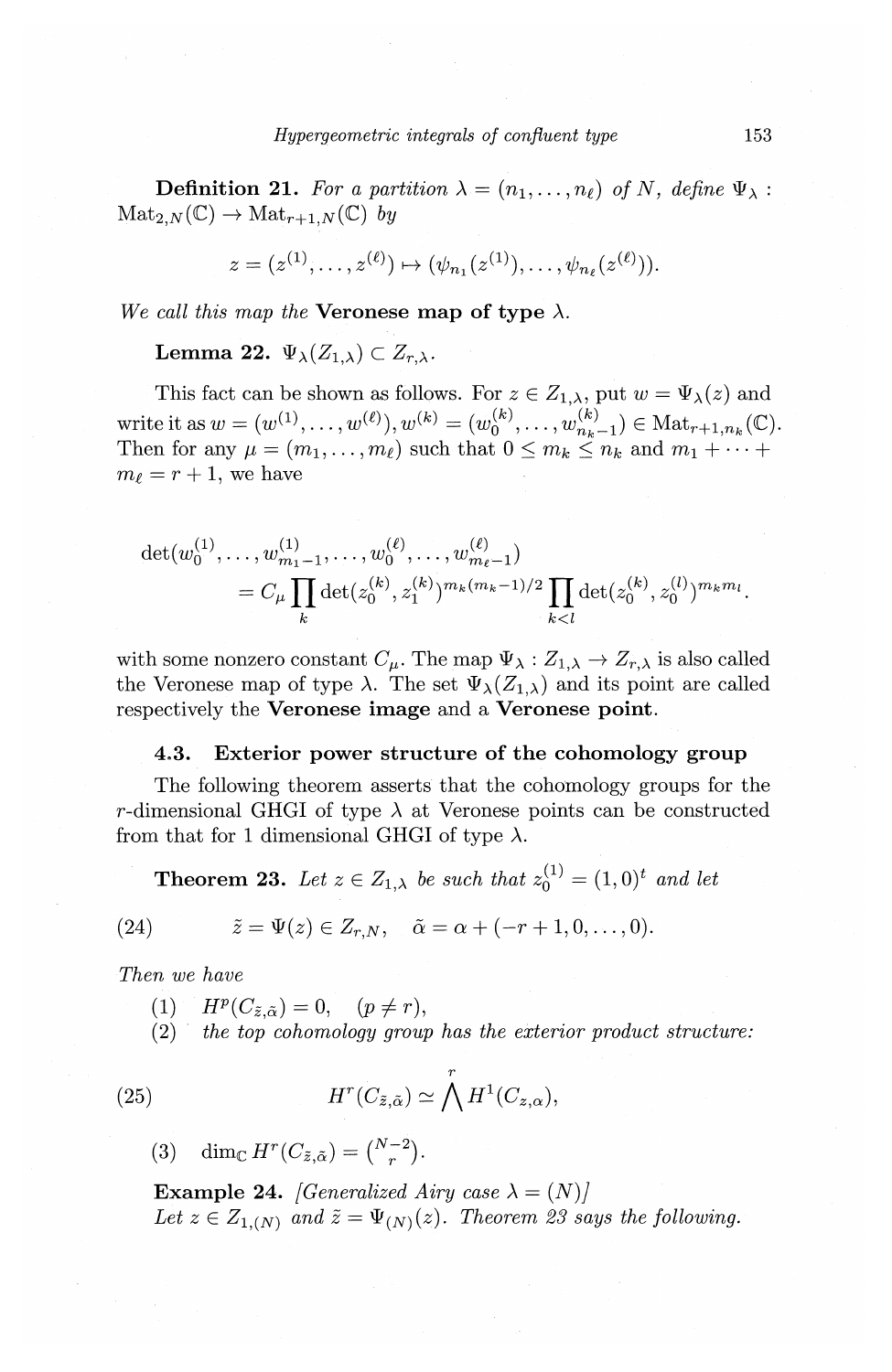*If we take a basis of*  $H^1(C_{z,\alpha})$  *as* 

 $\varphi_i = u^i du, \quad (0 \le i \le N-3),$ 

*then the isomorphism ( 25) gives the correspondence* 

 $\varphi_i, \Box \cdots \Box \varphi_i \mapsto S_{\mathcal{Y}}(v)dv.$ 

*Here*  $\Box$  *denotes the exterior product in*  $\bigwedge^r H^1(C_{z,\alpha}),$ 

 $i_1 > i_2 > \cdots > i_r \geq 0$ ,  $Y = (i_1 - r + 1, i_2 - r + 2, \ldots, i_r) \in \mathcal{Y}(r, N - r - 2)$ 

*and* 

 $v = (v_1, \ldots, v_r), \quad dv = dv_1 \wedge \cdots \wedge dv_r.$ 

*If one take a basis of*  $H^1(C_{z,\alpha})$  *as* 

 $\varphi_i = d(\theta_i(\vec{u}z)), \quad (1 \leq i \leq N-2),$ 

*then the isomorphism (25) gives the correspondence* 

 $\varphi_{i_1} \Box \cdots \Box \varphi_{i_n} \mapsto d(\theta_{i_1}(\vec{v}\tilde{z})) \wedge \cdots \wedge d(\theta_{i_n}(\vec{v}\tilde{z})).$ 

**Example 25.**  $\lambda = (n_1, \ldots, n_\ell)$  case)

Let  $z \in Z_{1,\lambda}$ . Then as a basis of  $H^1(C_{z,\alpha})$  we can take, for  $n_1 \geq 2$ *for example,* 

$$
d(\theta_1(\vec{u}z^{(1)})), \ldots, d(\theta_{n_1-2}(\vec{u}z^{(1)}))
$$
  

$$
d(\theta_0(\vec{u}z^{(k)})), d(\theta_1(\vec{u}z^{(k)})), \ldots, d(\theta_{n_k-1}(\vec{u}z^{(k)})), \quad (2 \leq k \leq \ell).
$$

*Put*  $\tilde{z} = \Psi_{\lambda}(z)$ . Then as a basis of  $H^{r}(C_{\tilde{z}, \tilde{\alpha}})$  we can take the r-forms *obtained by choosing r forms*  $d(\theta_i(\vec{v}\vec{z}^{(k)}))$  *and taking the exterior product of them.* 

Combining Theorem 23 and the holonomicity of the general hypergeometric system, we can know the purity and the dimension of the cohomology group for any  $z \in Z_{r,\lambda}$ .

**Corollary 26.** Let  $\lambda = (n_1, \ldots, n_\ell)$  be a partition of N and let  $\alpha = (\alpha^{(1)}, \ldots, \alpha^{(\ell)}), \alpha^{(k)} = (\alpha_0^{(k)}, \ldots, \alpha_{n_k-1}^{(k)}) \in \mathbb{C}^{n_k}$  satisfy the condition *(2). Then for any point z of*  $Z_{r,\lambda}$  *satisfying*  $z_0^{(1)} = (1,0,\ldots,0)^t$ *, we have* 

- (1)  $H^p(C_{z,\alpha}) = 0$  for  $p \neq r$ ,
- (2) dim<sub>C</sub>  $H^r(C_{z,\alpha}) = {N-2 \choose z}.$